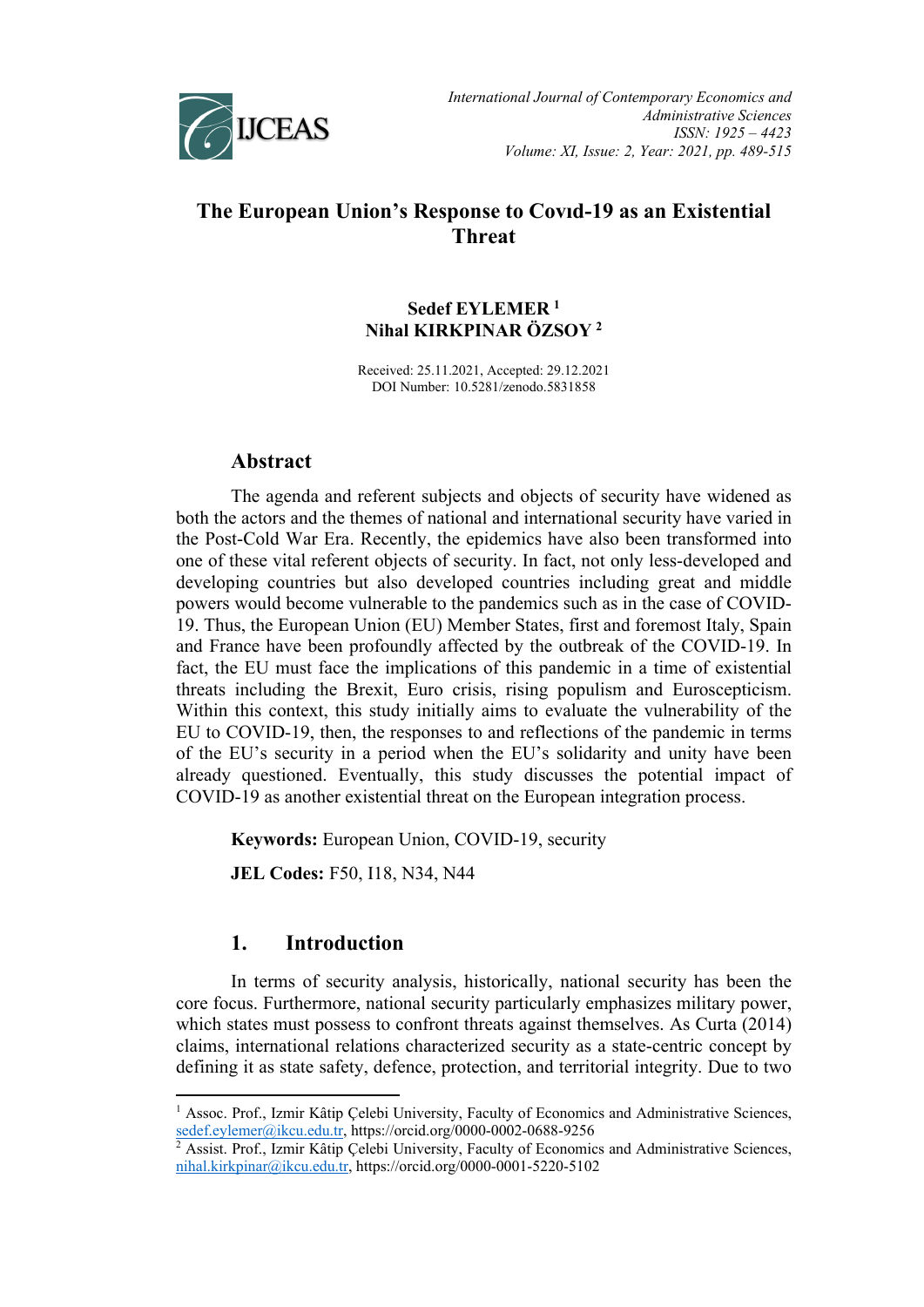#### *[www.ijceas.com](http://www.ijceas.com/)*

world wars and the Cold War, during most of the twentieth century, security exclusively meant 'state security' and 'military security'.

In the post-Cold War era, the concept of national security, previously identified with military security, broadened both horizontally and vertically. On the one hand, while the referent objects of security have expanded, on the other hand, threats within the scope of security have also diversified. There has been a transformation from national security to human security, and new threats such as environmental problems, migration, health issues, and economic crises have emerged. Globalization and advancement in technologies caused the spread of infectious diseases rapidly and easily. Therefore, infectious diseases have been considered as existential threats to both states and individuals.

The EU, which is a supranational organization, has also expanded its understanding of security to include human security. In this context, diseases have been associated with human security. Thus, combating infectious diseases, which are considered as existential threats to the security of both the EU and its member states, has become one of the preconditions for ensuring security within the EU.

Recently, the infectious disease COVID-19, caused by the most recently discovered coronavirus, is now a pandemic affecting many states and individuals globally. This study initially aims to evaluate the vulnerability of the EU to COVID-19, then, the responses to and reflections of the pandemic in terms of the EU's security in a period when the EU's solidarity and unity have been already questioned.

In accordance with this purpose, the study firstly explains how the issue of security takes place in international relations. In this scope, the transformation of security issue from national security to individual security is discussed. Afterwards, the relationship between diseases and security and developments regarding these relations at global level is revealed. In the following section, the challenge posed by the COVID-19 crisis is discussed as another existential threat to the EU. Finally, the EU's response to the crisis and the implications for the EU's security are assessed.

# **2. From National Security to Human Security in International Relations**

Security literature of 1945–1990 was dominated by a classical paradigm that defined security through the concept of national security and the axis of military power. In this framework, the focus of the classical security paradigm is the military opportunities, capabilities, capacities, and strategies that states must develop to combat threats to their survival. Designed with a realist security perspective and dominating the Cold War era, this threat-oriented classical security paradigm was built on 'insecurity' instead of 'being safe'. In other words,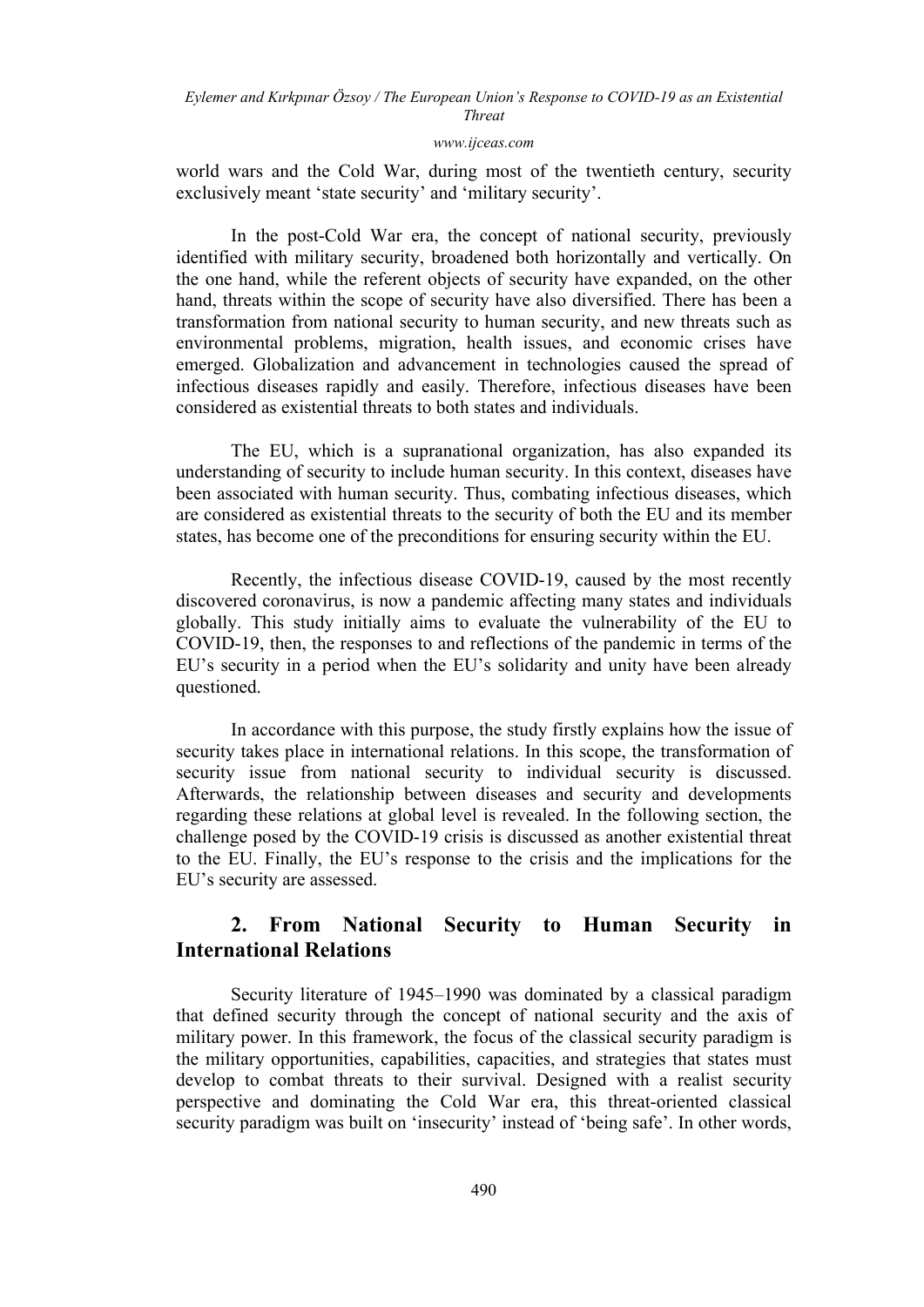

it was built on the axis of insecurity rather than security (Sandıklı and Emeklier, 2012).

National security does not merely mean defending and protecting territories within the international system. Protecting and maximizing national interests is also viewed as a basic security requirement. However, as Koble (2012) noted at the beginning of the 2000s, security has become less of a military issue. According to Sandıklı and Emeklier (2012), military has gained importance in economic, commercial, financial, cultural, environmental, technological, and scientific matters as well as in strategic and geopolitical issues. In tandem with this, the scope of security studies has been diversified.

Although classical realists were the first to address the relationship between infectious diseases and security, the introduction of infectious diseases into the national and international security agenda occurred in the post-Cold War era with the introduction of critical theory. Critical thinkers argue that the understanding of classical security, which reduces the security of individuals to nation state security and transforms it into rhetoric featuring 'national security' and 'national interest' discourses, ignores other areas of state security. According to the critical approach, nation state structures must be mechanisms that, as a starting point, generate security for their citizens. The critical perspective that imposes an instrumental function on the state of security emphasizes that the main purpose of the state is to ensure the security of its citizens on an individual level (Sandıklı and Emeklier, 2012).

As Ovalı (2006) indicated, in the Post- Cold War era, the concept of security in international relations has entered a process in which both the threats and the referent objects of security are undergoing transformation. Until the end of the twentieth century, only the states and their military capacities have been considered as threats to the other states in the context of national security. However, Price-Smith (2009) proposed a "broadening" of the modern conceptualizations of national security to include non-anthropocentric threats such as migration, environmental destruction, and naturally existing epidemic disease. Also, McInnes and Rushton (2013) remarked that security is no longer regarded as a concept associated only with military threats, but all issues such as environment, food, energy, and migration are considered within the scope of 'security'. For Atu et al. (2018), global threats including *"climate change, environmental degradation, natural disasters, pandemic disease, and threats to biodiversity…. are existential threats to both nations and individuals."* This horizontal broadening which refers to incorporating non-military aspects of security into the security discourse began by the Copenhagen School. As Buzan et al. (1998) argued, this integration is realized *"because it is in this practice that the issue become[s] a security issue—not necessarily because a real existential threat exists but because the issue is presented as such a threat"* (Buzan et al., 1998 cited in Curta, 2014). At the same time, security was broadened vertically. This vertical broadening of security refers to the incorporation of other referent objects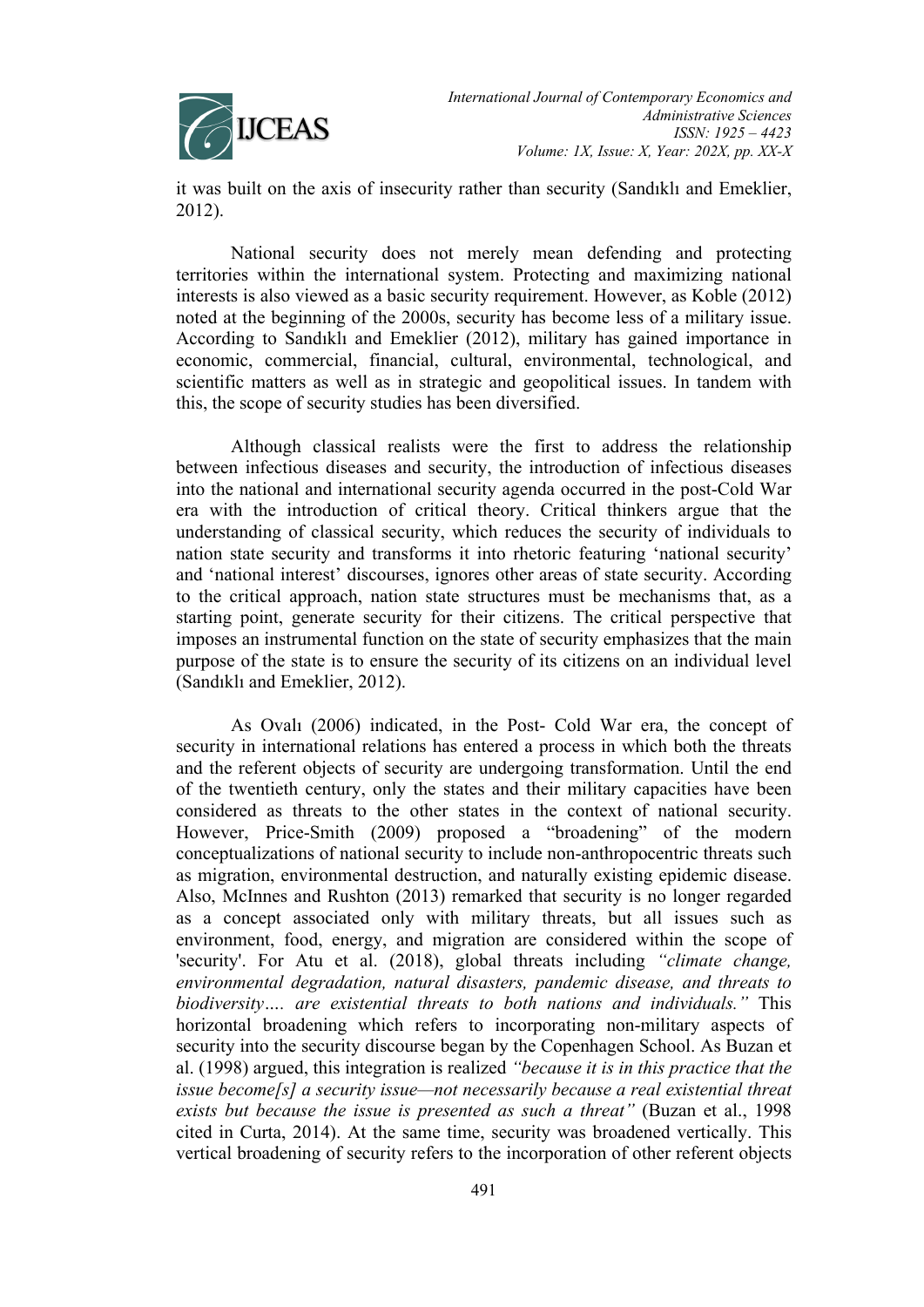#### *[www.ijceas.com](http://www.ijceas.com/)*

different from the states, such as individuals, local or global communities (Curta, 2014).

Although securitization theory, classically conceptualized in the Copenhagen School, was not fully applicable for understanding security dynamics at the EU level (Bengtsson et al. 2019), the EU is regarded as a security identity that obtains the status of a referent object like its member states individually. With collective securitization, both the EU and its member states shares the field of security, and the EU can execute the functions of security governance (Sperling and Webber, 2019).

In 1983, Richard Ullman had indicated the need for a redefinition of national threats and argued that *"defining national security in purely military terms conveys a profoundly false image of reality [and] causes states to concentrate on military threats and to ignore other and more harmful dangers"*. Further, Ullman defined a threat to national security as *"an action or sequence of events that (1) threatens drastically and over a relatively brief period to degrade the quality of life for the inhabitants of a state, or (2) threatens significantly to narrow the range of policy choices available to the government of a state or to private, nongovernmental entities (persons, groups, corporations) within the state"* (Ullman, 1983 cited in Curta, 2014, in Price-Smith, 2009, and in Enemark, 2009). Thus, the security of the state has been redefined to cover the security of the citizens.

As Ispas, Cirdei, and Negoescu (2011) noted, "European Security Strategy: A Secure Europe in A Better World" document adopted by the European Council in 2003 was the first document in the EU to agree on a joint threat assessment and define a strategic plan for the Common Foreign and Security Policy (CFSP) of the EU. In this document, "terrorism, the proliferation of weapons of mass destruction, regional conflicts, state failure, and organized crime" were identified as the threats Europe faces. Also, it was explained that new diseases can spread fast and become global threats (European Council, 2003). However, in terms of response, the European Security Strategy favoured recourse to military capabilities to prepare the way for more security in the world. After the European Security Strategy document, the EU has contributed to a more secure world in which globalisation has made threats more complex and interconnected and has worked on building human security (Ispas et al., 2011). Thus, security understanding within the EU has broadened to include human security and the EU has become a referent object securitizing the world.

# **3. Disease and Security Relations in the Framework of Human Security**

As Patrick (2011) expressed, the plague that struck Athens in Ancient times, The Black Death (bubonic plague) in Europe in the fourteenth century, and the Spanish influenza of 1918 were among infectious diseases posing an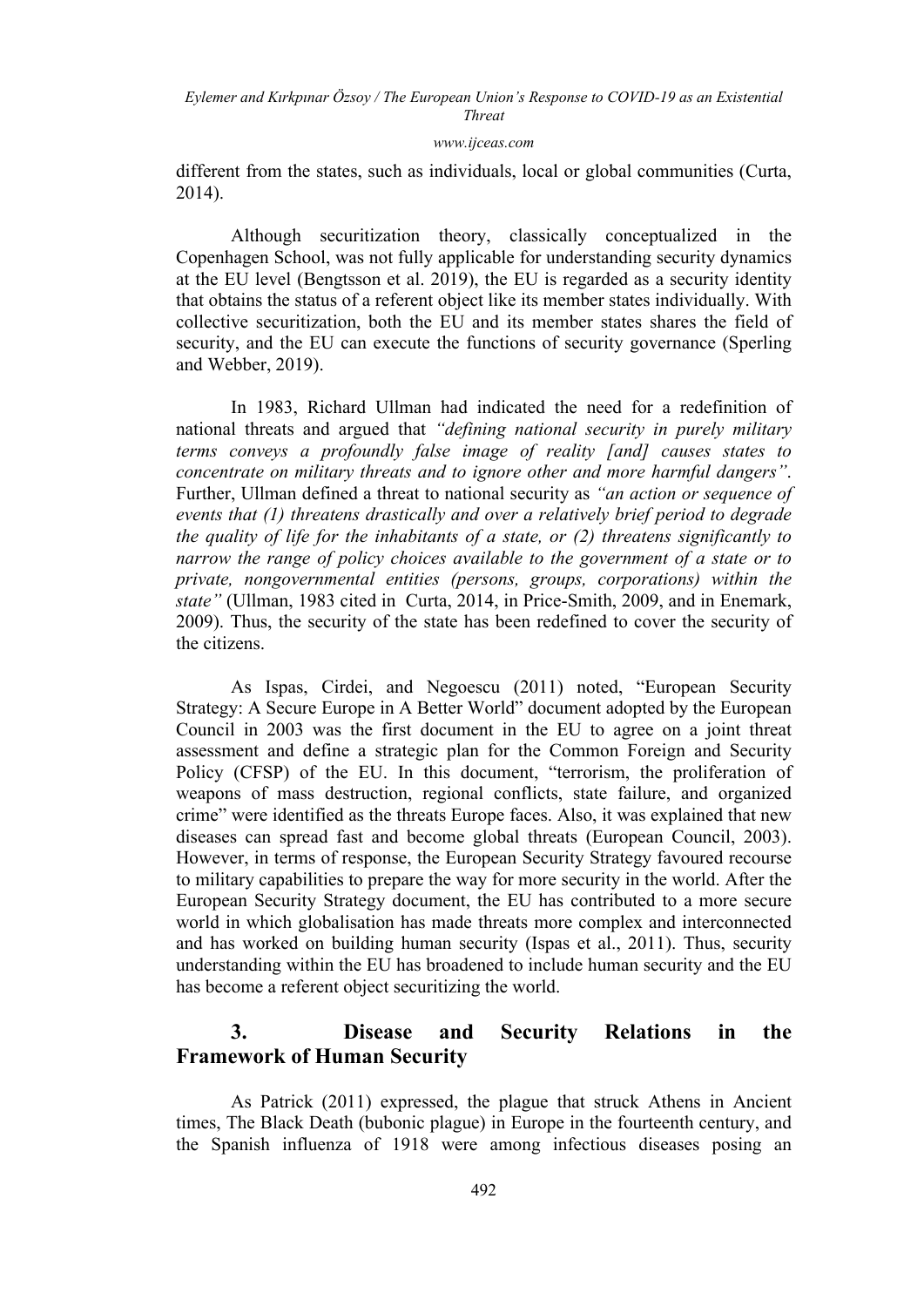

existential threat to many states in history. As a result of globalization and technological advancement, diseases move across the borders rapidly and easily, they are more infectious and cause many deaths. In other words, the speed and scale diseases spread have expanded because of increasing trade and travel from one country to another by easy means of transportation in a globalized world. Some of the cases illustrating potential threat of infectious diseases are outbreaks of Ebola, SARS, West Nile Virus, Pandemic Influenza and HIV/AIDS (Atu et al., 2018).

In 1994, the United Nations Development Program (UNDP) described human security as: *"safety from such chronic threats as hunger, disease, and repression"* and +as *"protection from sudden and harmful disruptions in the patterns of daily life – whether in homes, in jobs or communities"* (UNDP, 1994). Thus, the concept of human security has turned the referent object of security into people's security rather than national security. Even so, as Ovalı (2006) stated, human security is a call to shape security policy according to both governments and human needs.

According to UNDP 1994 Report, human security is recognized in seven kinds of threats to human security: *"economic security, food security, health security, environmental security, personal security, community security and political security"* (Ilie, 2011). UNDP 1994 Report was accepted as the first in which a global level international organization endorsed human security as a national security approach (Rugolo, 2014). In this way, as Enemark (2009) stressed, health security has been included in the concept of human security.

Buzan and his co-authors contributed to the conceptualizations of security. According to Barry Buzan, Ole Wæver, and Jaap de Wilde, all advocators of the Copenhagen School, national security comprehends a variety of activities including military, economic, political, societal, and environmental dimensions. The interactions of these dimensions make their conception holistic (Price-Smith, 2009). According to their theory named as securitization theory, "threats and vulnerabilities" should be evaluated as existential threats to a referent object by a securing actor (Enemark, 2017). Buzan et al. argued that if definite social conditions are achieved, "any problem or issue can be perceived as a threat to national security" (Buzan et al., 1998 cited in Watterson and Kamradt-Scott, 2016). In this context, epidemic diseases are accepted as one of the threats identified within the securitization theory (Minculete and Răpan, 2012). In other words, an issue of epidemic disease is one of the risks or threats securitized into an existential threat to national security.

Health has been a part of national security agendas after the end of the Cold War with the idea of interdependence between the preservation of public health and maintaining peace and security. One of the health issues, epidemic diseases may become a threat to national security through direct and/or indirect impacts on the concrete interests and the means of the state because of their historical link with power and order. Furthermore, diseases have the potential to cause the death of many people, economic loses, disorder within the state, and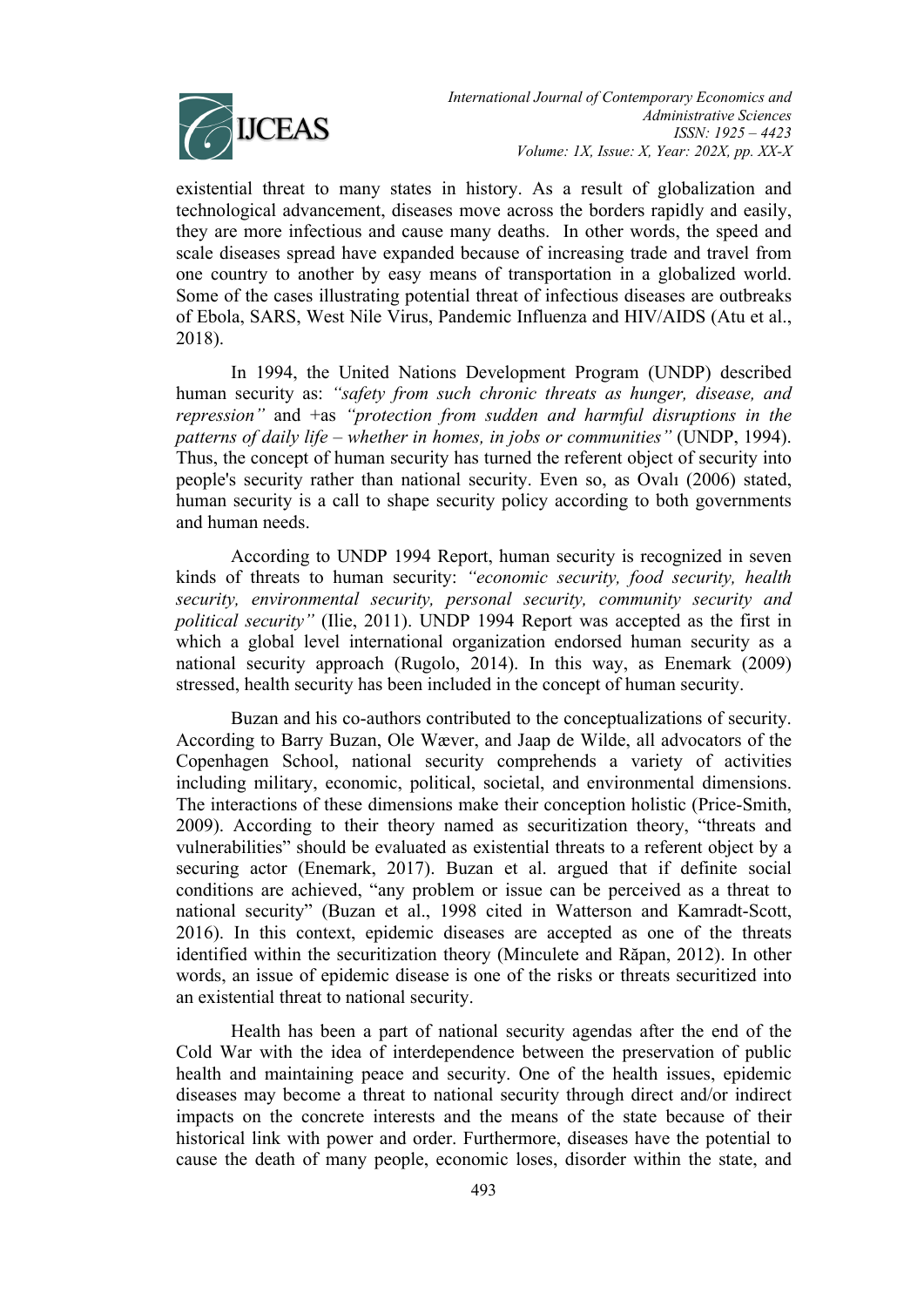#### *[www.ijceas.com](http://www.ijceas.com/)*

weaken the state power relative to its rivals. In other words, the infectious disease may be a direct and/or an indirect threat to a state's unity, prosperity, and power (Price-Smith, 2009).

As Curta (2016) expressed, "non-traditional" security threats such as epidemic diseases were considered, and more emphasis was given to the concept of "human security" due to a decrease in armed conflicts between the states. According to Rugolo (2014), human security scholars do not dismiss the importance of a state's ability to defend itself. Rather, they tend to argue that without human security, there can be little traditional state security and vice versa. While the traditional definitions of security focus on a state's external threats, human security scholars accept that as external threats diminish, security analyses should change their emphasis to individuals. Security agenda should include other threats such as hunger, disease, violent crime, pollution, and natural disasters that kill more people than war, genocide, and terrorism combined (Rugolo, 2014).

Considering the links between disease and security, the widely discussed topic has been the inclusion of HIV/AIDS into an issue of international peace and security (Wenham, 2016). Particularly, the impact of HIV/AIDS on society has widely discoursed with regarding national and international security.

According to Atu et al. (2018) and McInnes, & Rushton (2010), the United States (US) Vice President, Al Gore's announcement of AIDS a threat to human security in United Nation Security Council (UNSC) meeting in January 2000, is considered as a start for securitization process of disease. In his speech, he proposed that infectious diseases like AIDS posed an existential threat to national and international security (Jimba, 2012 cited in Atu et al., 2018). Furthermore, Gore addressed as follows:

*"For the nations of sub-Saharan Africa, AIDS is not just a humanitarian crisis. It is a security crisis – because it threatens not just individual citizens, but the very institutions that define and defend the character of a society. This disease weakens workforces and saps economic strength. AIDS strikes at teachers and denies education to their students. It strikes at the military and subverts the forces of order and peacekeeping. AIDS is one of the most devastating threats ever to confront the World community. The United Nations (UN) was created to stop wars. Now we must wage and win a great and peaceful war of our time – the war against AIDS"* (Price-Smith, 2002; Curta, 2014; Rychnovská, 2015).

Gore focused on three points in his speech (Prins, 2004):

*"1. The heart of the security agenda is protecting lives, 2. When a single disease threatens everything from economic strength to peacekeeping, we face a security threat of the greatest magnitude, and 3. It is a security crisis because it threatens not just individual citizens, but the very institutions that define and defend the character of a society".*

Nowadays, these three points that Gore dealt with have been also exactly valid for COVID-19, a pandemic affecting many countries globally.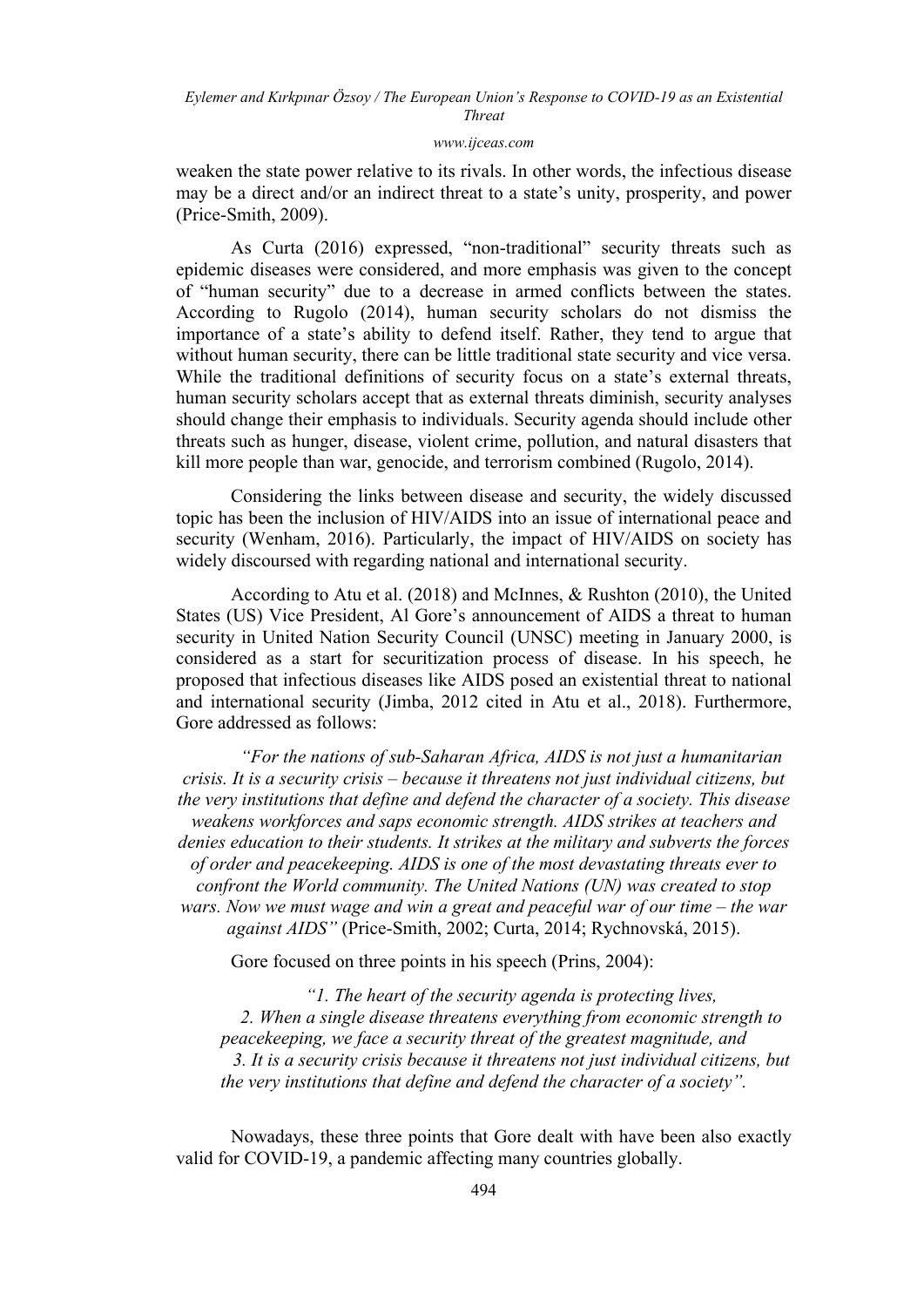

As Rushton (2010) noticed, Resolution 1308 of 17 July 2000, adopted by the UNSC, is regarded as the turning point in the securitization process. For the first time, with UNSC Resolution 1308, a health issue was officially acknowledged as an international security concern. The resolution not only articulated specific concerns about the potential negative impacts of HIV/ AIDS on UN peacekeeping operations, but it also emphasized that if uncontrolled, this disease has the potential to pose a risk to economic and political stability and national security (Enemark, 2009).

Whether turning point was UNSC meeting in January 2000 or date of Resolution 1308, AIDS and security relations were taken seriously and reformulated by securitizing actors when AIDS considered as a threat to states' economic, social and political security rather than human security (Rychnovská, 2015). Once the securitization process has begun, it compelled states to make this disease a political priority (Elbe, 2005).

Thus, Resolution 1308 of the UNSC restated the essence of the third point that Al Gore emphasized in the special meeting of UNSC about HIV/AIDS. HIV/AIDS has been a security crisis, as it threatens institutions defining and defending the character of society as well as individual citizens (Prins, 2004).

In 2007, "A Safer Future: Global Public Health Security in the 21st Century World Health Report" issued by the World Health Organisation (WHO) described influenza as "the most feared security threat". However, today, COVID-19, another pandemic disease replaces influenza. As Enemark (2009) predicted, the next pandemic, COVID-19 has caused more people to become ill and die, over a greater area in a short time.

The UNSC needed to meet again in 2014, as public health was threatened globally again due to the expansion of the Ebola outbreak. The UNSC issued "Resolution 2177 of 18 September 2014 on Peace and Security in Africa", expressing outstanding points to the outbreak of the Ebola virus in, and its effects on, African states as well as other states in the world. Resolution 2177 particularly indicates *"…Determining that the unprecedented extent of the Ebola outbreak in Africa constitutes a threat to international peace and security..."* (UNSC, 2014).

Although any resolution on COVID-19 has not been adopted by the UN yet, there is an official initiative made by the Permanent Representative of Germany to the UN. Letter dated 22 June 2020 addressed to the Secretary-General is about plans to hold a high-level open debate on the theme Pandemics and security. By this letter, Heusgen reiterated that *"global health risks, such as pandemics and epidemics, can become a threat to international peace and security".* Furthermore, the letter remarked that the COVID-19 pandemic has become a global public health threat and has challenged global cooperation (UNSC, 2020). Thus, since the 2014 Ebola outbreak, infectious disease and security nexus have been brought up again at the global level.

The latest global development concerning security and disease relation is the UN's Response to the COVID-19. As the COVID-19 pandemic is regarded as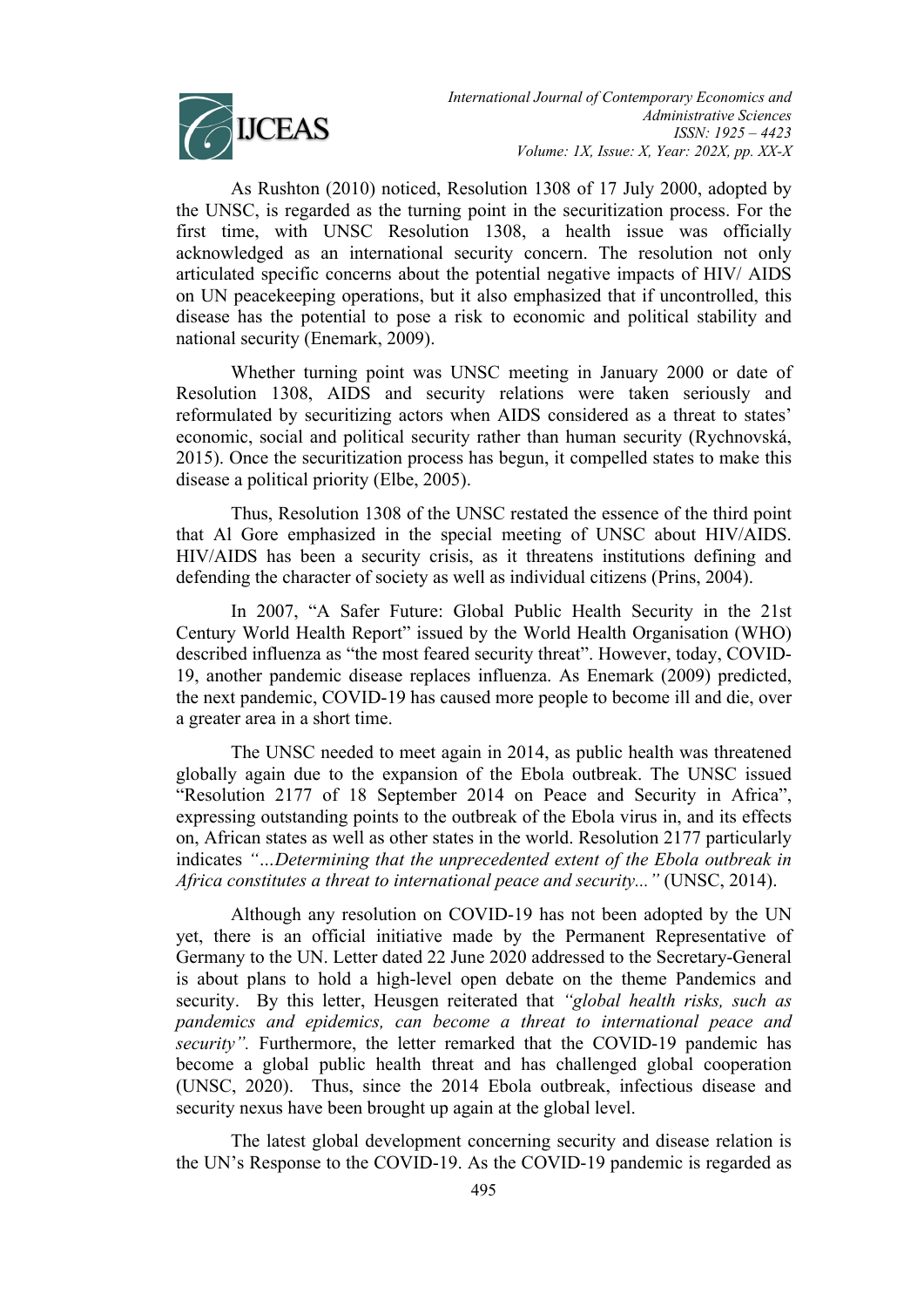### *[www.ijceas.com](http://www.ijceas.com/)*

not only a health crisis but also an economic, a humanitarian, a security, and a human rights crisis, COVID-19 has caused vulnerabilities and disparities within and among nations. Coming out of this crisis will require a holistic approach including all societies, and all governments act together and driven by kindness and solidarity. For saving lives, protecting societies, and recovering better, the UN Comprehensive Response to COVID-19 has been launched by the UN Secretary-General. The Response sets out following objectives: *"to deliver a global response that leaves noone behind, to reduce our vulnerability to future pandemics, to build resilience to future shocks – above all climate change, and to overcome the severe and systemic inequalities exposed by the pandemic"* (United Nations, 2020). The UN underscored a need for national, regional, and international collaboration for the control of COVID-19. In this context, actions of the EU as a regional organization have become crucial.

At the EU level, security and disease relation was firstly mentioned by the European Security Strategy document. With this text, in much of the developing world, the impacts of destructive forces of poverty, malnutrition, and disease on the security of states and civil societies were recognized (Ispas et al., 2011). Thus, *"securitisation at the EU level has occurred against a changing global context, and new priorities both nationally and globally"* (Jacobson, 2012 cited in Bengtsson and Rhinard, 2019). Infectious diseases are among new priorities and existential threats that the EU has begun to consider within human security.

With the help of many legislative developments nested in the European Commission and the European Centre for Disease Prevention and Control (ECDC) since 2013, a specific health security regime has advanced at the EU level. This health security regime has represented a form of collective securitization with capacities for surveillance, risk assessment, and coordination. Therefore, collective securitisation can be accepted as *"a practice-based dynamic through which events are framed and responded to by a multitude of actors"* (Bengtsson and Rhinard, 2019). In sum, a transformation of the EU cooperation on infectious diseases into a health security regime is evaluated in the collective securitization framework with the participation of both member states and the EU institutions. Hence, following part of this study stresses the coordination and execution of the EU's response to COVID-19 which is an existential threat to the EU.

## **4. Facing the Challenge of COVID-19 in the EU**

The process of European integration has been triggered with the Schuman Declaration which was inspired by a French bureaucrat Jean Monnet and delivered by the then French Foreign Minister Robert Schuman on the 9th of May 1950 following the two disastrous World Wars. The process has been aimed at ensuring peace and welfare in Europe since then. The establishment of the European Coal and Steel Community by the Paris Treaty in 1951 was followed by the founding of European Economic Community and European Atomic Energy Community by the Rome Treaties in 1957. Since the official establishment of the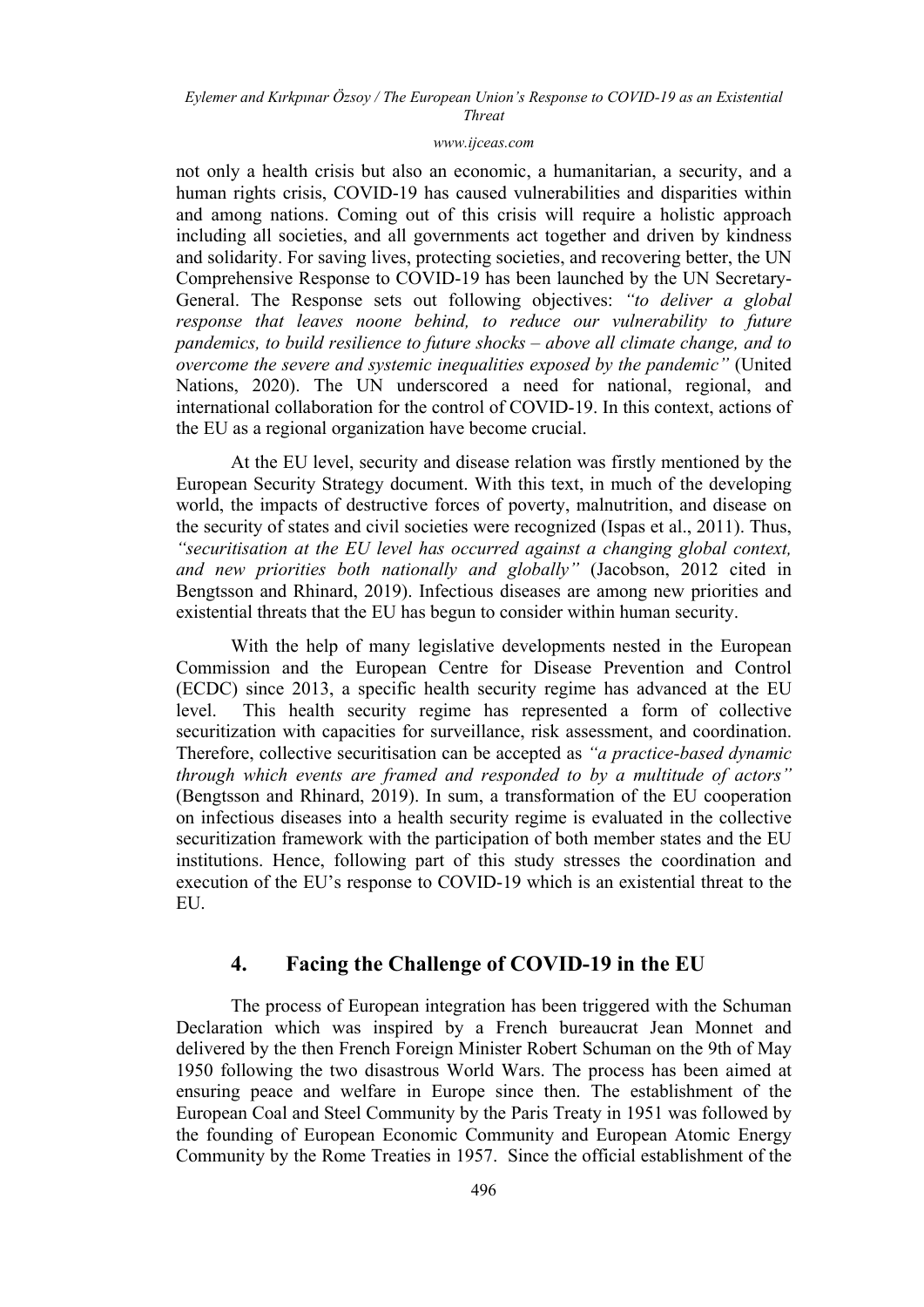

EU in 1993 with the Maastricht Treaty, the Union has continued to evolve towards an "ever closer Union" beyond an economic integration. In fact, the steps taken in the course of integration have generated a hybrid institutional set-up involving both supranational and intergovernmental elements. Due to its hybrid and complex institutional and legal structure, the Union has been often defined as a 'sui generis' political entity (Phelan, 2012). The Lisbon Treaty (2009), which is the latest agreement signed between the EU member states to give its current shape to the Union, has also reproduced this hybrid structure.

Hence, the EU performs legislative, executive, and judicial functions highlighting its supranational aspects. Nevertheless, the power of the EU to act is not evenly distributed among policy areas. The Union can only act in those areas where it is authorised by the member states through the EU treaties. The division of the power between the member states and the EU becomes clearer with the categorisation of competences in the Lisbon Treaty. Three main types of competences are classified as exclusive competences, shared competences and supporting competences. Exclusive competences involve the areas where the EU alone can legislate and adopt binding acts such as customs union, competition rules for the internal market, monetary policy for the Eurozone countries, common commercial policy, and conservation of marine biological resources under the common fisheries policy. Shared competences occur in the fields where both the EU and the member states are authorised to adopt binding acts. These areas include internal market, social policy for the dimensions identified in the Treaty, economic, social, and territorial cohesion, agriculture and fisheries, environment, consumer protection, trans-European networks, energy, area of freedom, security and justice and common safety concerns in public health matters. As for the fields of supporting competences, the role of the EU is limited to supporting, coordinating, or complementing the action of member states, as it does not have any legislative powers. This type of competences applies in areas including industry, culture, tourism, education, youth, sport, administrative cooperation, civil protection as well as protection and improvement of human health (EUR-Lex, 2016).

This complex division of authority between the EU and member states complicates the EU's role in times of crises at least in the initial phases. Nevertheless, crises are nothing new in the history of European integration. Jean Monnet (1976), one of the founding fathers of European integration, had predicted as early as in the 1970s that "Europe will be forged in crises and will be the sum of the solutions adopted for these crises". In fact, crises have been driving force for the European integration process which has followed a dynamic trajectory with ups and downs (Eylemer, 2015) and provided the basis for formulating strategies to deepen integration in Europe (Trondal, 2020). However, the challenges faced by the EU in the last decades have caused a questioning of the solidarity and legitimacy within the EU as well as of the future of European integration.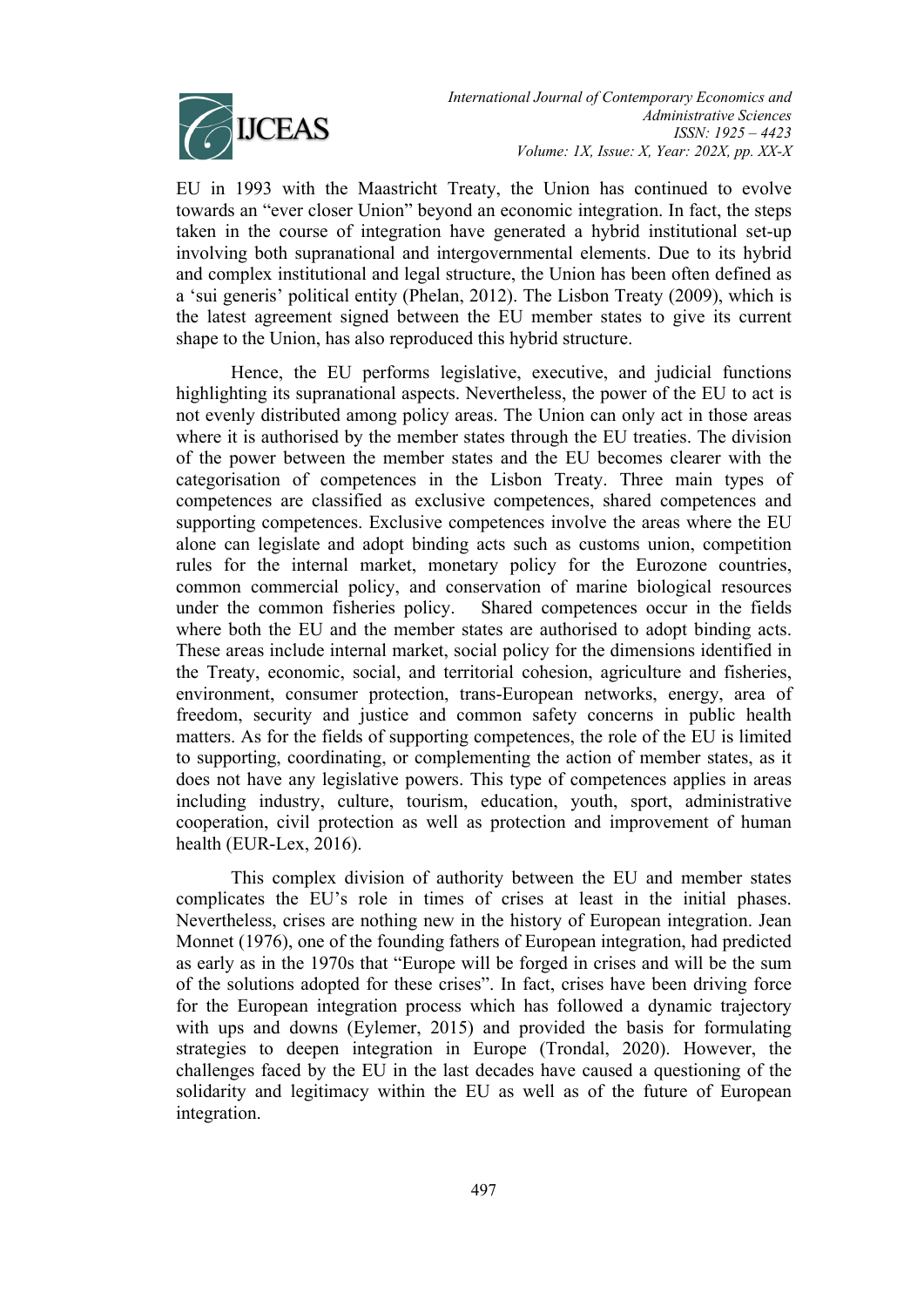#### *[www.ijceas.com](http://www.ijceas.com/)*

The EU have had to face not only the disastrous impact of the financial crisis which began in 2008 and turned into a Euro crisis but also other crises such as the refugee crisis which escalated in 2015 and the complicated process launched by Britain in 2017 to leave the Union leading to the Brexit in 2020. Furthermore, the rise of populism and extremist politics in Europe has caused a legitimacy crisis challenging the EU polity (Trondal, 2020). Those crises were also exacerbated by other external challenges in the close neighbourhood and the far abroad including the annexation of Crimea by Russia, the Ukrainian crisis, and the implications of trade wars between the US and China to name the few.

Since 2020 which marks the  $70<sup>th</sup>$  anniversary of the Schuman Declaration, the EU has also faced the COVID-19 crisis as one of the epicentres of the catastrophic global pandemic. The EU's ability to respond seemed restricted at the onset of the crisis due to the weak competences of the EU in terms of health policies including infectious disease management and pharmaceutical procurement. As health policies mainly fall under the national competence area of the member states, the EU's role is limited to supporting and coordinating the national policies (Brooks and Geyer, 2020). Furthermore, as stated by the European Central Bank President Christine Lagarde, the pandemic has caused "the largest shock to the European economy since the Second World War" (Lagarde, 2020).

The preliminary measures of the EU included the creation of a temporary "Pandemic Purchase Programme" involving government and private debt, "Pandemic Crisis Support" to provide cheap loans for the health costs of the Euro area countries under the European Stability Mechanism, a temporary recovery fund (SURE) to mitigate unemployment risks, funding for small and medium enterprises and temporary stretching of state aid rules. The EU leaders ultimately decided to integrate the EU strategy for the economic recovery into the Union's next Multiannual Financial Framework (2021-2027). Following the tough negotiations between the member states upon the European Commission's proposals, a compromise could be reached on a long-term budget of  $\epsilon$  1.074 billion coupled with a temporary recovery instrument named 'Next Generation EU' worth  $\epsilon$  750 billion of grants and loans combined. The implementation part of the recovery instrument has been also a vital step in breaking the taboo over joint borrowing and achieving the Eurobond aspirations in the EU. The Commission will finance the recovery by borrowing on the capital markets and the borrowing will be repaid by the EU's own resources system (Ladi and Tsarouhas, 2020).

Thus, the long-standing disagreement in the EU since the Euro crisis on the financing method of financial measures to support the worst-affected states could be overcome. While the southern member states such as Italy, Spain and France have advocated a common European response by issuing Eurobonds, the northern member states including Denmark, the Netherlands, Austria, and Finland were initially against such an instrument which would cause common debt (Johnson, 2020). Overall, this package which is described as the largest stimulus package ever financed under the EU budget aims to build 'a greener, more digital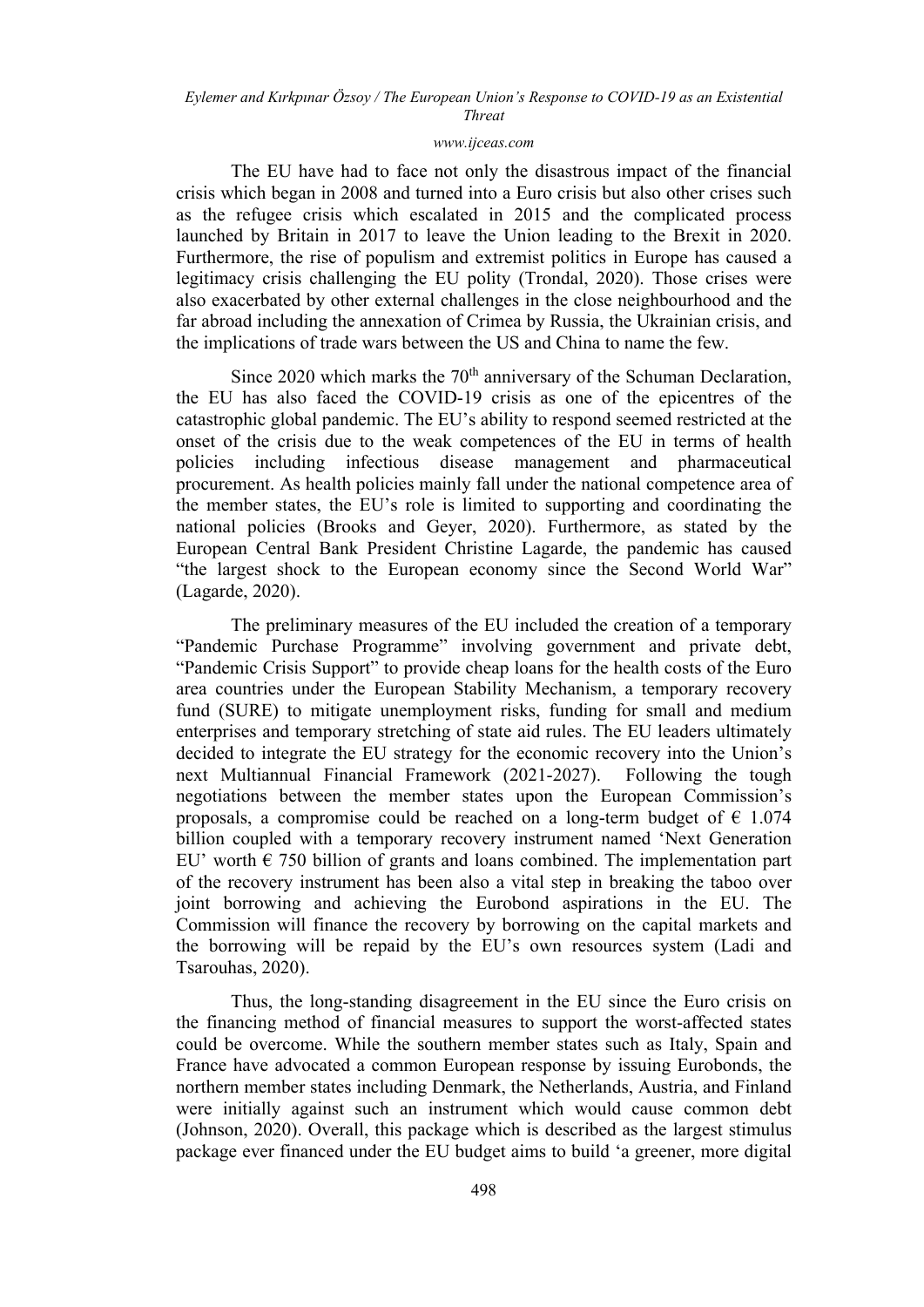

and more resilient' post-COVID-19 Europe more adjustable to the existing and imminent challenges (European Commission, 2021). Still, the severity and the multifaceted nature of the crisis requires an ambitious EU reaction. Testing its resilience to hard-hitting shocks, the pandemic constitutes an existential threat to the EU so far as it is argued that this crisis will either result in disintegration or be a catalyst for the construction of a stronger Europe (Bergmann et al., 2020).

The EU Global Strategy adopted on 29 June 2016 as an overall response to the transformations in the EU's internal and external security environment presents the principles and strategic priorities concerning the EU's foreign and security policy. Being the second security strategy paper officially announced in the EU history following the European Security Strategy in 2003, the Global Strategy (2016) starts with a rather negative assessment regarding the security environment of the Union stating:

*"We live in times of existential crisis, within and beyond the European Union. Our Union is under threat. Our European project, which has brought unprecedented peace, prosperity and democracy, is being questioned".*

In this fragile security environment, the Strategy emphasizes the necessity for a stronger Europe in a "more connected, contested and complex world" (Global Strategy, 2016). The concept of resilience comes to the forefront in this sense. The key requirements for a resilient EU are the capability to cope with risks and challenges as well as the ability to contribute to stability in the neighbouring states and regions (Bendiek, 2017). In this regard, the Strategy defines resilience as "the ability of states and societies to reform, thus withstanding and recovering from internal and external crises" (Global Strategy, 2016).

Indeed, the outbreak of the COVID-19 pandemic and its implications for Europe has been a severe test case for the resilience of the EU as another existential threat in various areas including security, economic policies, public health, social protection, and governance. Josep Borrell (2020), the High Representative of the EU for Foreign Affairs and Security Policy (HRFASP), remarked the severity of the challenge of this multifaceted crisis to the Union's security by stating that "*The COVID-19 crisis is not a war, but it is 'war-like' in that it requires the mobilisation and direction of resources at unprecedented levels."* This remark referred to the COVID-19 as a threat to the EU's security.

The challenge has been aggravated by the fact that the main response measures including the ones with regard to the health systems, repatriation of citizens or restrictions to public life are within the national competence of the member states (European Council, 2020). The EU can only intervene to support, coordinate, and complement the action of EU member states in these policy areas. The COVID-19 crisis thus clearly revealed the difficulty of European cooperation in such policy areas as the EU member states initially headed towards inwardlooking crisis management policies such as the unilateral closing down of the borders and the limitations of exports of medical equipment putting the European solidarity into question. The significance of the four freedoms of the internal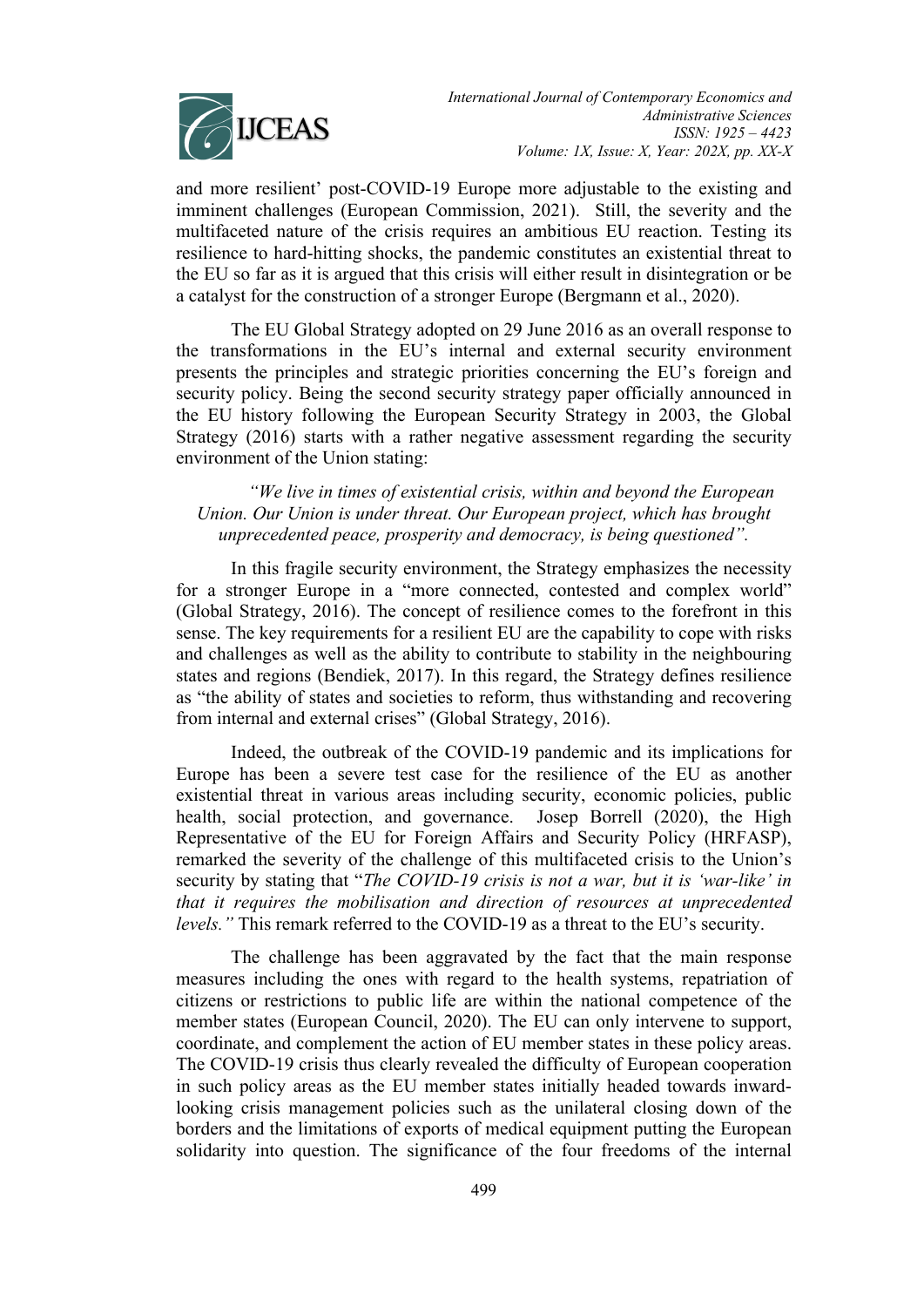#### *[www.ijceas.com](http://www.ijceas.com/)*

market (free movement of goods, labour, services, and capital) has become much more evident due to the initial uncoordinated closures of borders. In the meanwhile, the crisis has begun to threaten the essentials of the European economy as it spread throughout the EU member states (Russack and Blockmans, 2020).

While the first cases were reported in France, Germany, and Finland respectively in the EU in January 2020, all of the EU member states had to face the pandemic in a period of six weeks. Thus, the Union was declared as the new epicentre of the pandemic on March 13, 2020, by the WHO. Apart from the lockdown or closure measures taken in some member states including Italy, Spain, Germany and France, the Union's external borders were entirely closed on March 17, 2020, for the first time in its history (Linka et al., 2020). This was indeed the EU's first main coordinated response to the COVID-19 crisis.

The pandemic has exposed not only the fragility of global governance and solidarity in the international system but also the fragility of solidarity within the EU as a supranational governance model. On the other hand, the pandemic and its global consequences have clearly demonstrated that global and regional cooperation is critically required to manage the COVID-19 crisis as it seems impossible to deal with it entirely in the local or national level. Concerning the fact that the global governance is at a critical juncture, it is argued that the management of this crisis has the potential of driving the states either to implement more inward-oriented policies raising nationally protective tendencies or to tend towards a system which is more prone to international cooperation and solidarity (Müftüler-Baç, 2020). The High Representative Borrell (2020), underlined this fact with the following words:

*"COVID-19 will reshape our world. We don't yet know when the crisis will end. But we can be sure that by the time it does, our world will look very different. How different will depend on the choices we make today".*

Although all the EU member states were affected by the pandemic, some of them including Italy and Spain were hit more severely than others finding themselves in a disaster situation particularly in the beginning of the crisis. By 24 June 2020, the reported cases in the EU/European Economic Area (EU-27 + Norway, Iceland, and Liechtenstein) and the United Kingdom (UK) amounted to 1 524 111 wherein the five countries reporting the highest number of cases included the UK (306 210), Spain (246 752), Germany (191 449) and France (161 267). Of the 175 456 deaths reported in the same group of European countries, the highest number of deaths occurred in the UK (42 927), Italy (34 675), France (29 720), Spain (28 325) and Belgium (9 713) (ECDC, 2020). Since 31 December 2019 and as of the last week of November 2021, the cases in Europe reached to 84 385 671, among which the highest reported cases amounted to 10 146 915 in the UK, 7 589 961 in France, and 5 799 244 in Germany. Of the 1 519 845 deaths reported in Europe in the same period, the deaths amounted to 144 775 in the UK, 122 917 in France, and 100 832 in Germany (ECDC, 2021).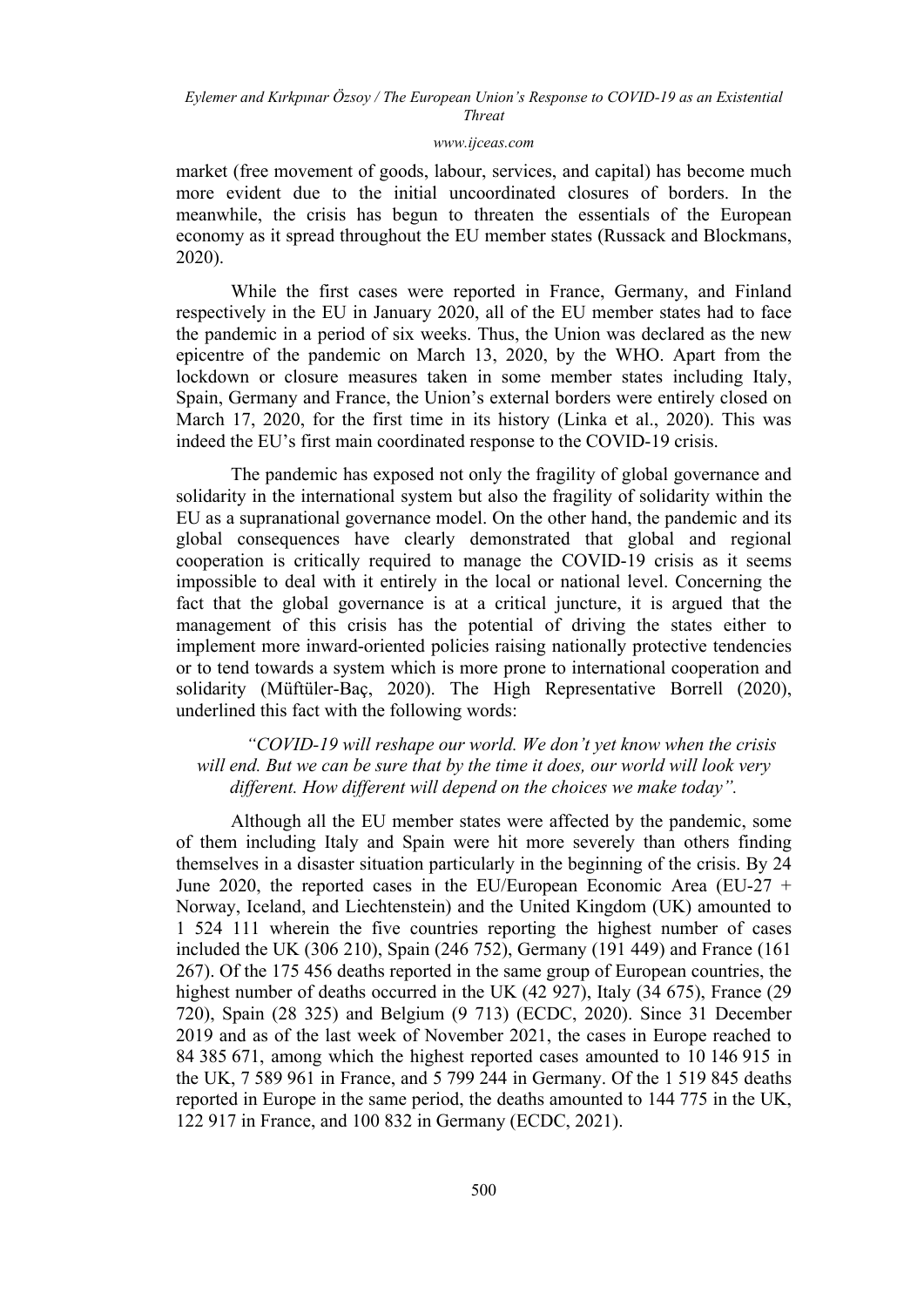

*International Journal of Contemporary Economics and Administrative Sciences ISSN: 1925 – 4423 Volume: 1X, Issue: X, Year: 202X, pp. XX-X*

Yet, despite the expectations of assistance and support from their European partners, the most affected countries could not initially get what they expected apart from insufficient offers of financial aid. Hence, Spain officially requested international assistance for medical equipment supplies from the North Atlantic Treaty Organization (NATO) in March 2020 (France 24, 2020). Besides the imposition of export bans on essential medical equipment by some member states including France and Germany, the calls of Italy for the activation of the EU Mechanism of Civil Protection for the supply of medical equipment did not get any response from the EU member states. Instead, China and Russia sent medical equipment and doctors to the country. This situation led to a deep distrust in European solidarity, while it strengthened the positive attitudes towards China and Russia in Italy. According to a poll in March-April 2020, China and Russia were viewed as the friendliest foreign countries by the Italian respondents respectively. On the other hand, Germany and Russia were listed as the least friendly countries in the same poll. It is also outstanding that 42 percent of the respondents expressed views in another poll in favour of leaving the EU compared to the 26 percent supporting to leave the Union two years ago (Münchau, 2020). In fact, these polls as well as the reactions to the EU in the social media as reflected in the Facebook accounts such as "Italexit", "Czexit", "Spexit Bye Bye Europe" illustrate that many European citizens felt abandoned by the Union (Ischinger and Ruge, 2020).

The president of the European Commission Ursula Von der Leyen made a *"heartfelt apology"* to Italy on behalf of Europe for the insufficient support to the country in the beginning of the crisis in a speech in the European Parliament. Nevertheless, referring to the eventual moves of the EU and its member states to provide medical support and to agree on financial recovery, she argued that Europe has become *"the world's beating heart of solidarity"* following the initial lack of response due to its unpreparedness to the crisis. She also called for a *"Marshall Plan for Europe's Recovery"* and underlined the necessity to overcome *"the old divisions, disputes and recriminations in order to make Europe's economies, societies and way of life more sustainable and resilient"* (European Commission, 2020a).

The pandemic is predicted to cause a deeper economic recession compared to the 2008 financial crisis in the world (IMF, 2020). Besides, it hit the European economy when it was already vulnerable to shocks following the Euro crisis. In the face of the COVID-19 crisis, it is acknowledged by the EU itself that the Union has been now struggling with the deepest economic recession and output contraction in its history following the World War II (European Commission, 2020b). According to the European Commission's economic forecasts in July 2020, the EU economy was projected to contract by about 8.3% and the Eurozone economy by about 8.7% in 2020. These forecasts were even more pessimistic than the spring forecasts whereby an economic contraction of 7.4% and 7.7% was forecast for the EU and Eurozone respectively. Furthermore, it is projected that there will be significant divergences among the member states. Whereas the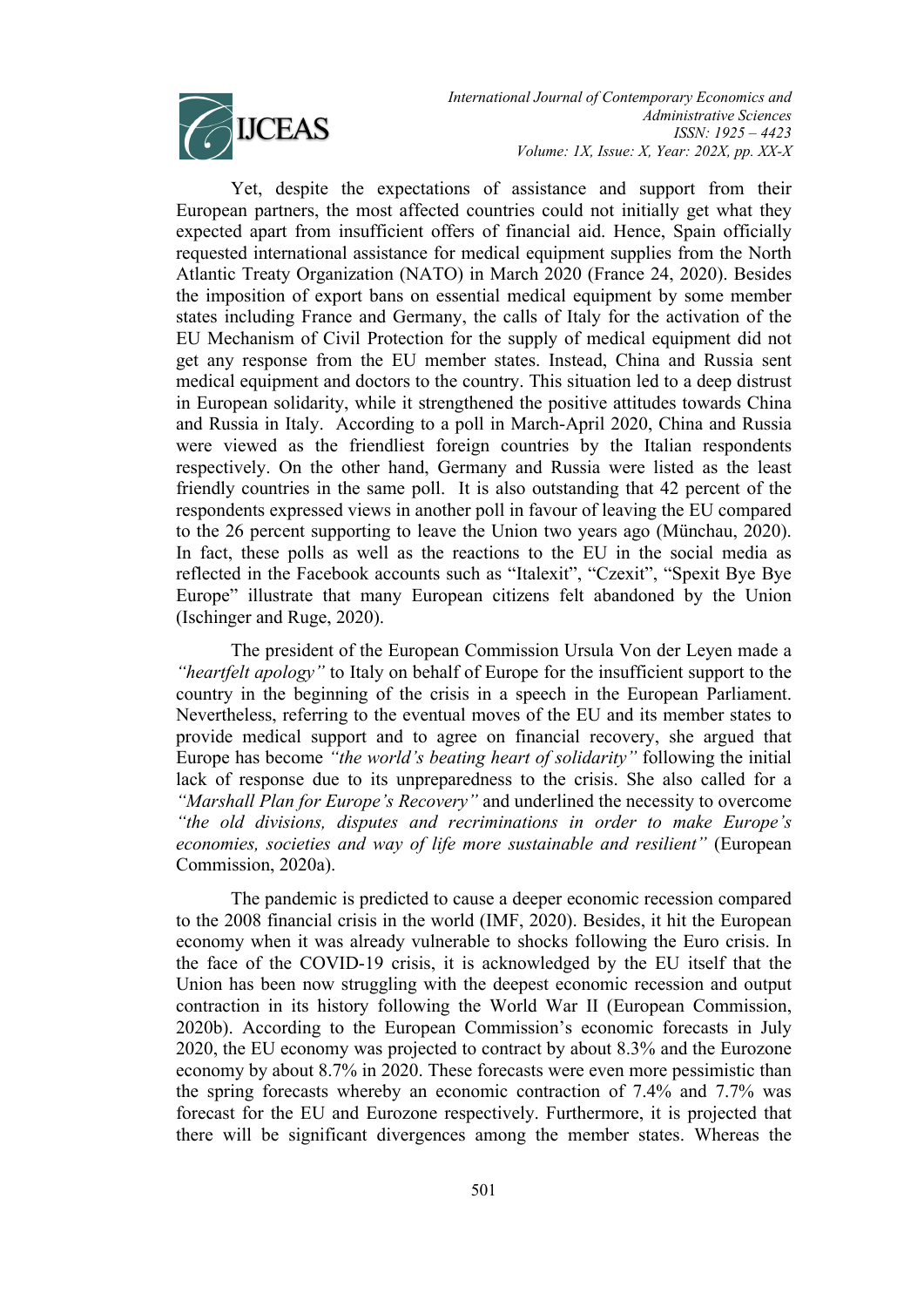#### *[www.ijceas.com](http://www.ijceas.com/)*

estimated contractions for France, Italy and Spain are over 10%, Germany is forecast to contract 6.3% in 2020 (European Commission, 2020c).

The potential impact of the pandemic on the EU international trade is also estimated to be severe as the World Trade Organization projects a decline in the EU exports between 12% and 33% and decline in EU imports between 10% and 25% in 2020 according to different Gross Domestic Product forecasts (European Commission, 2020c). These economic implications will undoubtedly influence the defence economy in the EU as the military expenditures are expected to fall further considering that some EU member states already cut their military expenditures up to 30% following the 2008 global financial crisis. Under the most pessimistic scenarios, the full recovery is forecast in the third quarter of 2023 (Kasapoğlu, 2020). Hence, it is very likely that the impact of the COVID-19 crisis on the sphere of defence will be destructive in Europe concerning budgetary, industrial, and politico-strategic aspects. Considering the endurance of the pandemic as well as its overall economic effects, its damage on the European defence may vary from a more limited extent to an extent causing a broader European security crisis (Marrone, 2020).

The socio-economic effects of the pandemic will also possibly cause a decline in the operational readiness of the EU to participate in the crisis management activities and civilian and military missions in different conflict zones in the world. Such a decline and inward-oriented policies will not only deteriorate the Union's position as a security actor but also add up to the risks of further escalation of tensions and instabilities in the crisis prone regions. Under these conditions, it is also highly probable that the EU will have to face the spillover of the negative externalities of the rising security problems and instabilities particularly in its close neighbourhood. Such spill-over could also exacerbate the populist and Eurosceptic trends in the Union (Sinha, 2020).

On the other hand, the pandemic has corresponded to a period when the global leadership of the US started to be questioned and thus the international security environment has been evolving into a rather multilateral framework replacing the previous unilateral post-Cold War system led by the US. Whereas the liberal rules-based international system has been recently encountering external and internal challenges, the US global leadership is also ever more contested by the rising powers - indeed particularly by China. The COVID-19 crisis has been added as a new area of conflict between the US and China besides the existing issues such as trade wars and the digital contest between the two countries. Despite the accusations against China that it did not promptly exchange information on the new coronavirus which clearly carried the risk of turning into a severe pandemic from the outset, China tried to create the global perception of a responsible international actor providing medical equipment and assistance to the other countries under the "mask diplomacy". Nevertheless, as France also joined the US charges against China regarding the late circulation of information on the virus, it is argued that the struggle between the West and China is likely to continue in the post-pandemic era. Some scholars even claim that the new Cold War will take place between China and the West (Economic Development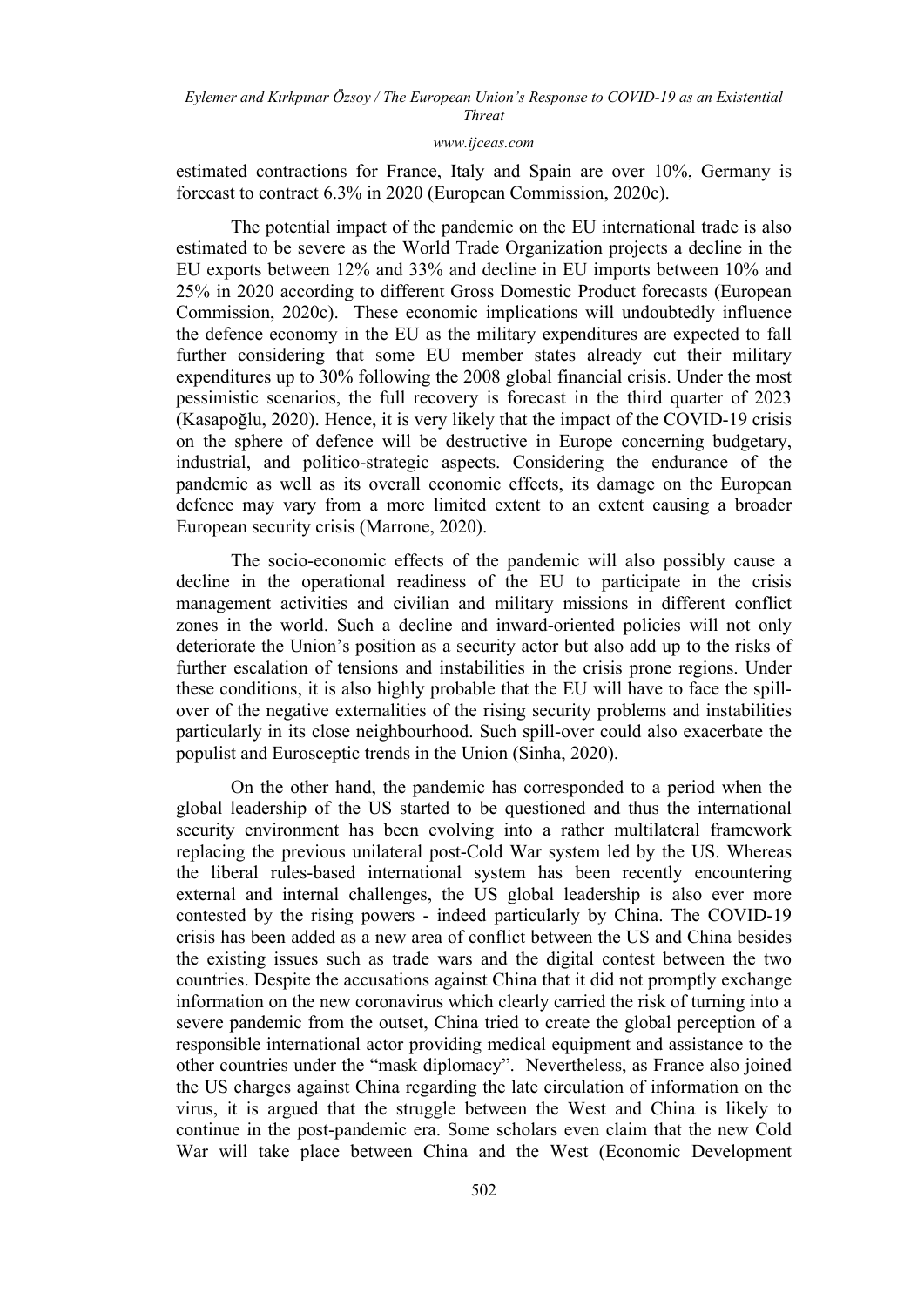

Foundation, 2020). Correspondingly, Walt argues that the shift of power and influence from the West to the East will be further stimulated by the COVID-19 crisis due to the slow and disorganised response of the EU and the US to the pandemic. He also highlights that the conflictual nature of international politics will persist while the strengthening nationalist tendencies will conceivably weaken hyper globalization (Allen et al., 2020).

Although the exact implications of the COVID-19 on global geopolitical balances are not clear at this stage, as argued by some analysts, the emerging trends indicate the formation of a multipolar global system whereby China is viewed as the key strategic competitor by the US. The EU can take its place in this multipolar system only if it can develop its diplomatic and military power to accompany its economic power. Thus, just an economic recovery will not be enough for the post-pandemic EU. On the other hand, the risk of deepening political, economic, and strategic divisions within the Union due to the pandemic could make the EU exposed to the pressures from the other global actors. Thus, the EU must make its choice through its acts and policies either to participate as a global actor or to be alienated in the emerging system (Cont, 2020).

Despite its unprepared response in the beginning of the crisis, the EU's acts and measures will be critical for the future of the Union in the course of time. The EU does not only need to tackle its internal problems but also an international environment which is under the risk of collapsing multilateralism due to the escalating confrontations as well as the rising insecurity in its fragile surrounding. Therefore, as underlined by Bunde et al. (2020), because of the COVID-19 crisis both the internal hold and the global role of the EU are at stake and the Union has to deal with this severe existential threat in the emerging international system which will be shaped by global competition.

# **5. The EU's Response to the COVID-19: Is It Enough to Save the Union?**

The massive EU system whereby the public health falls within the competence area of the member states had been caught unprepared to the pandemic owing to the inadequate authority and expertise in this area. Hence, it was not an easy task for the Union to develop a coherent response to the COVID-19 crisis (Trondal, 2020). The initial responses of the individual member states in panic such as imposing their own border checks and restraining exports of medical equipment further deteriorated the sense of solidarity within the Union. The EU institutions were involved in the coordination of policy measures at the Union level by the mid-March 2020. The European Commission and the European Council took the main role enabling the permanent contact and coordination between the relevant national authorities. Apart from the video conferences held by the President of the Council with the EU leaders (Charles Michel), an EU integrated political crisis response mechanism bringing together the EU institutions, agencies, experts, and the representatives of the affected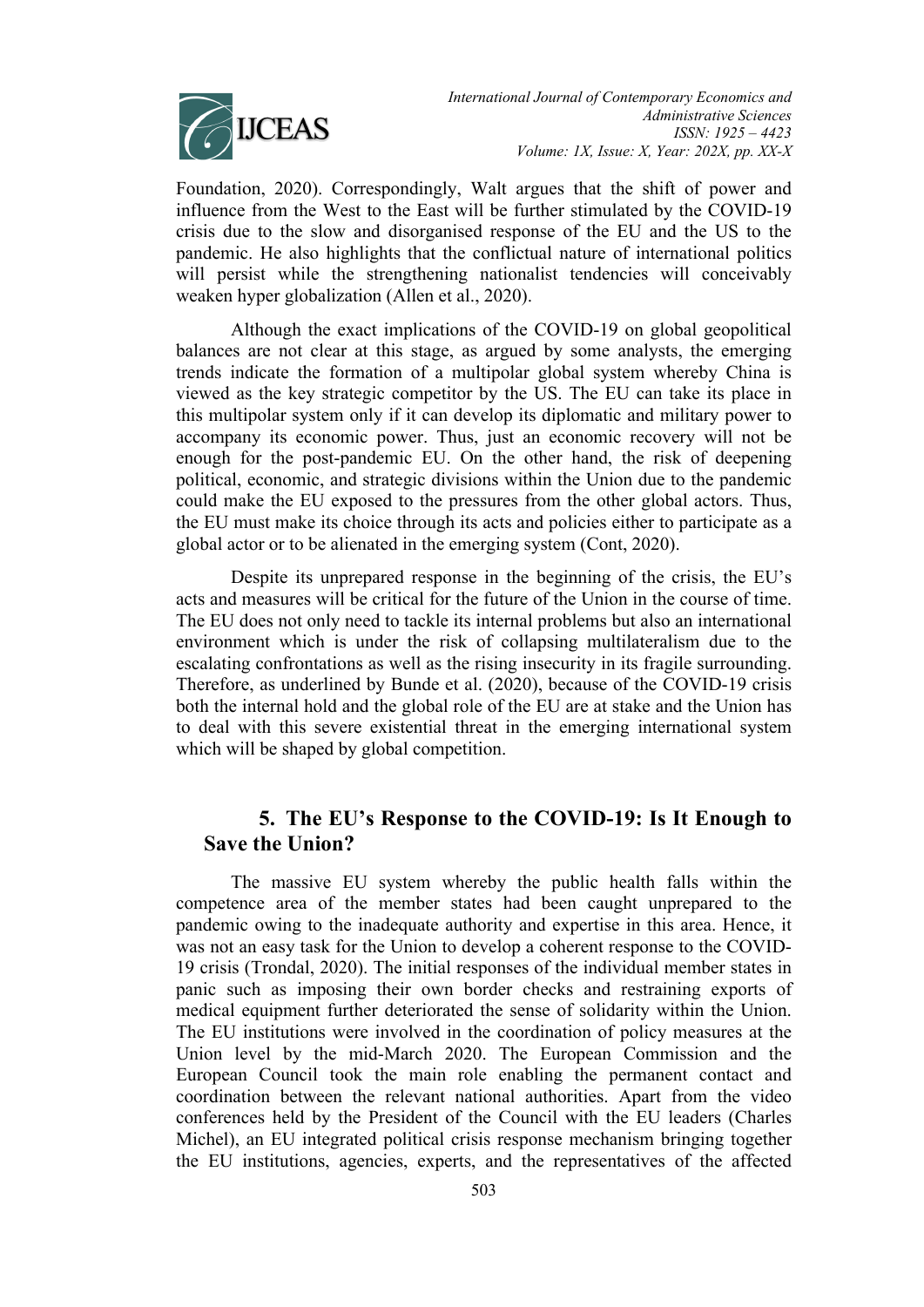#### *[www.ijceas.com](http://www.ijceas.com/)*

member states has been initiated by the Council. Besides, the regular risk assessments are conducted by the European Centre for Disease Control. In this regard, the EU announced that its response would primarily focus on the main aims of restraining the spread of the virus, ensuring the provision of medical equipment, supporting research for treatments and vaccines (18 research projects and 140 teams across Europe under the Horizon 2020 programme) as well as jobs, businesses, and the economy (European Council, 2020a).

The EU leaders confirmed the proposal of the Union to temporarily restrict non-essential travel to the EU by closing of the EU's external and Schengen borders exempting the medical professionals and scientists on 17 March 2020. They also agreed to establish priority lanes at the national borders to ensure the movement of medicines, goods and the people that need to cross the borders and to coordinate the repatriation of the EU citizens outside the Union. The decision of travel restrictions which was enforced until 30 June 2020 stood as the first coordinated response of the Union to the pandemic (Brzozowski and Foote, 2020). As of 1 July, the member states gradually started to remove the travel restrictions to the non-member countries through the lists which are reviewed every two weeks. They also started the progressive removal of internal border controls by 15 June as an important step to restore the free movement of persons within the EU which is a crucial aspect of the EU internal market (European Council, 2020b).

Therefore, following the early wave of the pandemic when the individual member states acted rather individually against the solidarity principle, the EU stepped in to coordinate the joint actions but still within the limitations of its competences and to the extent it is empowered by the member states. Approximately 600000 EU citizens were repatriated via joint flights co-financed from the EU budget. The EU also played role in facilitating the repatriation of more than 85000 citizens stuck in third countries under its civil protection mechanism. Additionally, several measures were taken with regard to public health to ensure the provision of medical supplies, equipment and support to the EU member states such as the joint public procurements as well as the deployment of the medical teams to most affected areas under the civil protection mechanism. The EU tried to overcome the early lack of solidarity by coordinating the sharing of medical supplies and the transfer of medical staff among the member states. The European Commission also proposed a new health programme for the 2021-2027 period named as EU4Health. This programme aims to contribute to the recovery in the post-pandemic era by strengthening the resilience of the health systems in Europe and promoting innovation in the health sector. Hence, it seeks to increase the EU's preparedness and capability of effectively responding to the possible cross-border health threats in the future.

Another aspect of the EU's response to the pandemic was to counter disinformation in the COVID-19 crisis. The Union aims to tackle the deliberate dissemination of fake news, incorrect and misleading information which threaten the public health and security as well as the attempts of the foreign actors intended for affecting the EU citizens and debates (European Council, 2020c). The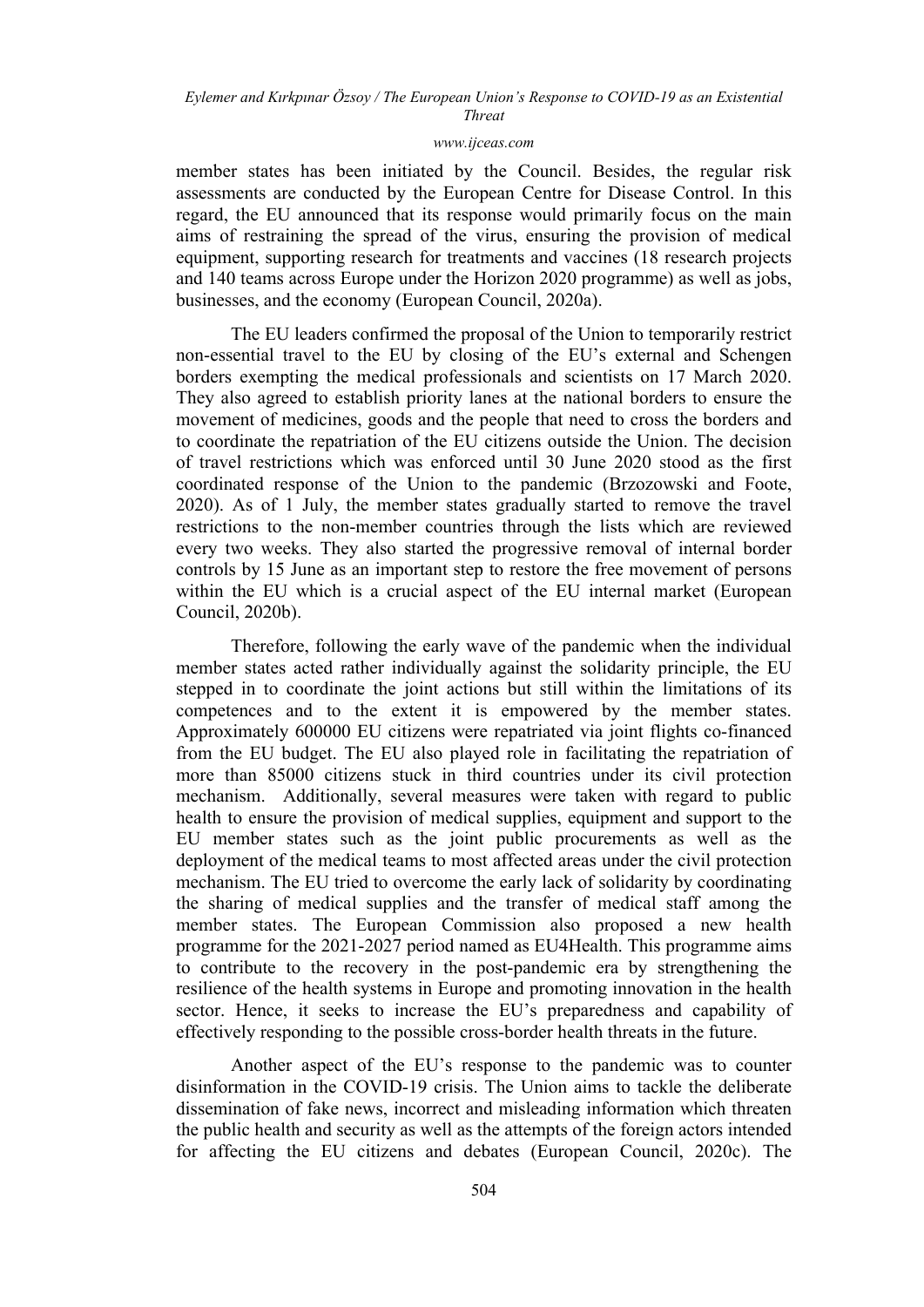

European External Action Service's (EEAS) Special Report Update (23 April-18 May) on COVID-19 disinformation referred to the continuing involvement of the external actors, particularly pro-Kremlin sources in the spread of disinformation by circulating conspiracy theories and driving anti-vaccination sentiment. The report also underlined the role of China in disinformation in a way reflecting the uneasiness of the EU with regard to the China's position since the beginning of the pandemic. It is stated that "the efforts of the state actors like China to deflect blame, to use pandemic to promote their own governmental system and enhance their image abroad continue" (EEAS, 2020).

The European Commission and the High Representative Borrell published a Joint Communication in June 2020 on tackling COVID-19 disinformation. The Communication starts with the evaluation that the pandemic goes together with an extraordinary "infodemic" (The European Commission and HRFASP, 2020). Infodemic is a term originally used by the WHO to describe "excessive amount of information about a problem which makes it difficult to identify a solution" and which "can spread misinformation, disinformation and rumours during a health emergency". This kind of infodemic risks powerful public health response and causes misperceptions and doubts among the people (WHO, 2020). It is outstanding that the EU Communication explicitly refers to Russia and China among the foreign actors "engaged in targeted influence operations and disinformation campaigns around COVID-19 in the EU, its neighbourhood and globally, seeking to undermine democratic debate and exacerbate social polarisation, and improve their own image in the COVID-19 context" (The European Commission and HRFASP, 2020). The High Representative Borrell (2020) described this situation as "a global battle of narratives" which comprises attempts to discredit the EU and added: "…we must be aware there is a geopolitical component including a struggle for influence through spinning and the 'politics of generosity'. Armed with facts, we need to defend Europe against its detractors".

On the other hand, Russian and Chinese authorities officially reject the link of the disinformation to their governments and claim that the disinformation originates from private bodies. Despite the allegations of disinformation, the EU High Representative also declared that the EU would not launch a "Cold War" with China (Deutche Welle, 2020). This declaration reveals in a way that the Union prefers to preserve its pragmatism regarding its relationship with China and not to engage in an overt confrontation with this rising power unlike the US.

On the other hand, the EU must face the security challenges and vulnerabilities which are likely to exacerbate as well as the geopolitical competition in its neighbourhood. The COVID-19 is evaluated as a "threat multiplier" in the EU's close neighbourhood and beyond (Bunde et al., 2020). Therefore, although internal solidarity has been on the forefront during the pandemic, the Union also recognizes that it needs to tackle the issue of external solidarity as an international actor with geopolitical and security aspirations. The efforts of China to develop its geopolitical credentials amid the COVID-19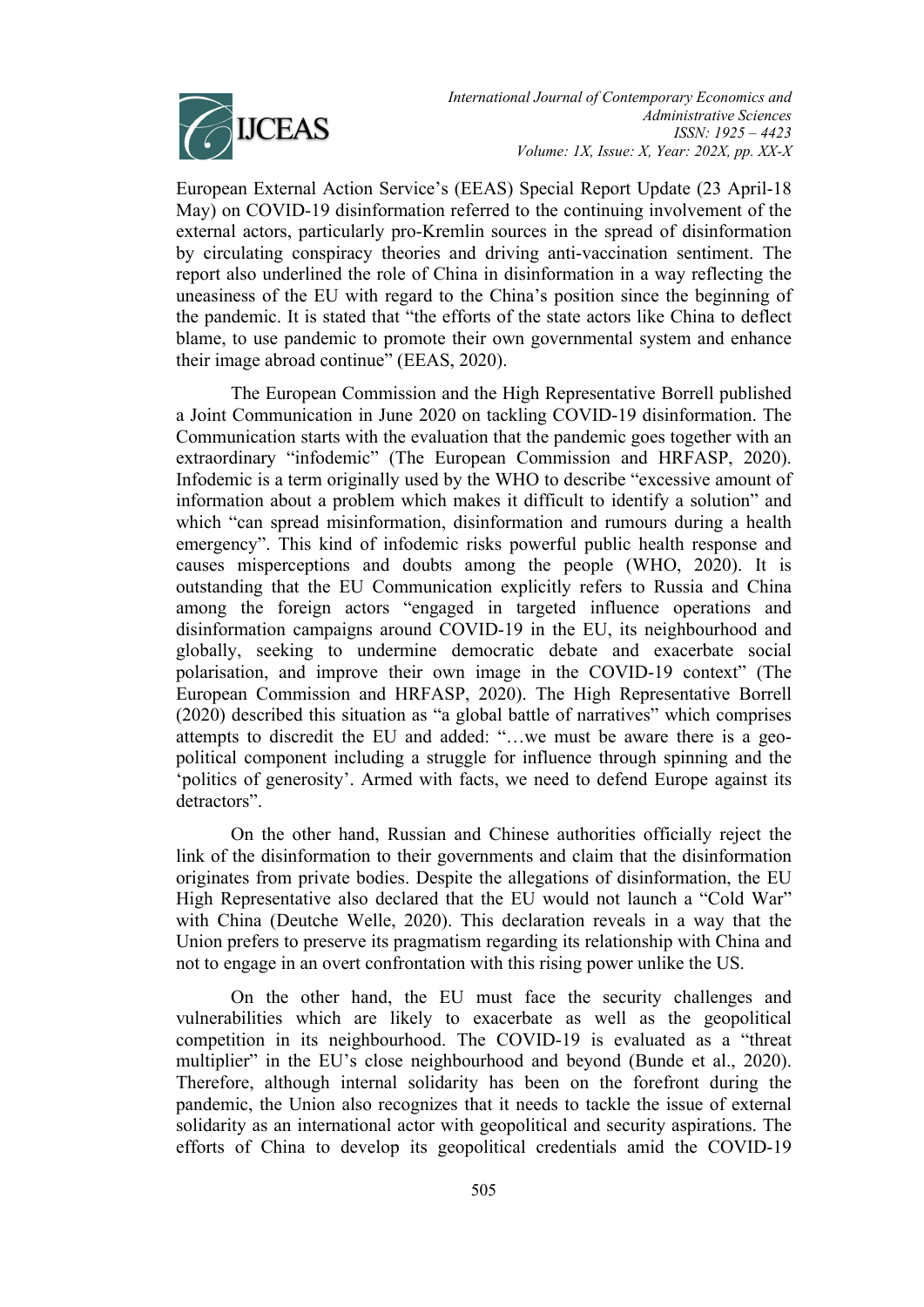#### *[www.ijceas.com](http://www.ijceas.com/)*

outbreak in both the EU and the EU's surrounding through its mask diplomacy and other policy steps has increased the vitality of this issue on the EU's agenda. The external solidarity requires to support the third countries or their citizens in their struggle with the pandemic through aid and other forms of assistance. In fact, this is an imperative for the EU not only to cope with the spill over effects of the security challenges in its surrounding but also to become a global actor in the multipolar world. The inward-oriented policies neglecting the external solidarity may endanger the EU's geopolitical and security aspirations (Debuysere, 2020).

In this regard, the EU has launched the "Team Europe" in April 2020 as part of its global response to the COVID-19 to provide targeted support to its partners combining resources from the EU, the member states and financial institutions including European Investment Bank and the European Bank for Reconstruction and Development. The financial support of more than  $\epsilon$ 20 billion from the EU's existing external action resources with a focus on the immediate eastern and southern neighbourhood countries, Africa and the Western Balkan countries is aimed at addressing the short-term needs and the longer-term structural effects of the pandemic on the societies and economy. Thus, it covers the direct health crisis and humanitarian needs as well as the efforts of developing health, water, sanitation systems and research and preparedness capacities in the partner countries. The focus is on the most vulnerable people such as the migrants, refugees, internally displaced persons. The EU also seeks to contribute to the coordination of a multilateral response in collaboration with the UN, G7, G20 and international financial institutions (European Commission, 2020d). Indeed, it is quite critical for the EU to contribute to the resilience of its mostaffected partners worldwide both for the sake of its own security and to reveal that it is a reliable and responsible global partner in a fragile international environment more than ever because of the unprecedented COVID-19 crisis.

As the pandemic undermines the Union's security environment, the EU needs more and more to strengthen the preparedness and resilience of itself and its neighbourhood to crises ensuring security and stability both within and beyond its borders. Besides the measures taken in the fields of public health, economy and research, the EU security and defence policy should be also strengthened. As Borrell (2020b) highlighted following a videoconference held by the EU Defence Ministers, the COVID-19 crisis is a "redefining moment" in terms of its repercussions on the Union's social, economic and security and defence policies since health has clearly become a security issue. Hence, the swiftness and flexibility in responses and an improved coordination of diverse actors are crucial aspects of crisis management.

Considering the existing strengths and vulnerabilities, the EU identified the foremost lessons for European security and defence along five pillars with the goal of encountering the likely security consequences of the COVID-19. Those pillars are solidarity, responsiveness, preparedness and resilience, capabilities, and partnerships. It is underlined that solidarity should be the guiding principle as the armed forces of the member states should help each other and national military assistance to the civilian authorities should be supported by the relevant EU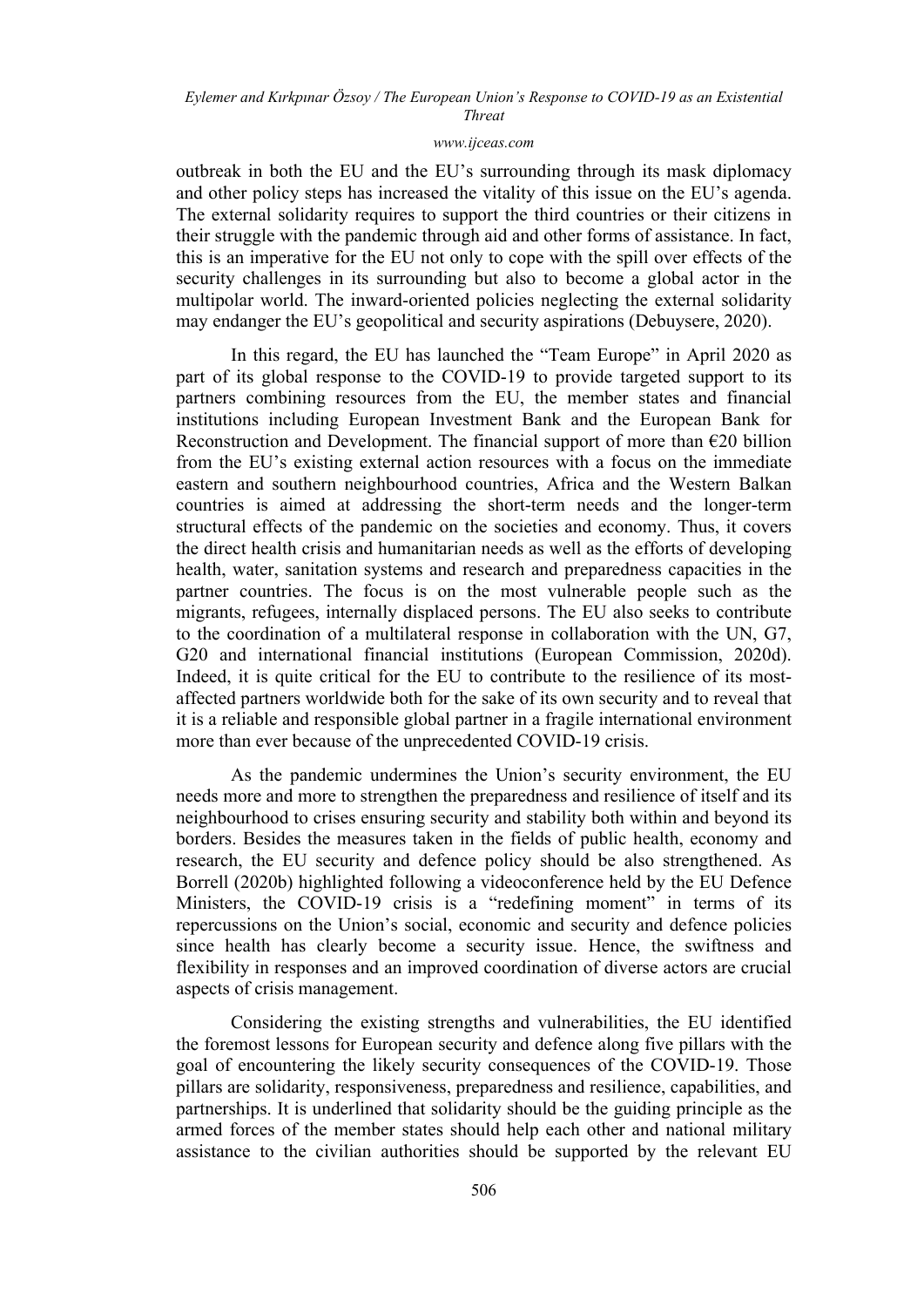

institutions. Concerning the responsiveness, the EU aims to monitor the possible implications of the pandemic on security and stability outside the Union's borders for instance with regard to terrorism. The EU needs to develop the adaptability of its missions and operations to the transforming circumstances and utilize the EEAS Early Warning System for conflict prevention in an effective way. Furthermore, the EU must consider seriously the risks of deterioration of prevailing conflicts and crises (EEAS, 2020).

The EU should also develop its preparedness by tackling different challenges regarding cybersecurity, hybrid threats, disinformation campaigns which are evaluated as real threats to the European security in view of the significance of coordinating military and civil response and the preservation of the Union's communication networks during crises. The EU should also concentrate on improving its capabilities and search how the EU civilian missions contribute to the Union's response to the COVID-19 without neglecting the need for developing an innovative and strong European defence industry. Last but not the least, partnerships should be a vital pillar of the EU's security and defence. Facing the challenge of the already crumbling multilateralism and increasing global competition as well as confrontations, the EU aims to hold multilateralism as the cornerstone of its foreign and security policy. Besides keeping the UN system at the core of the rule-based multilateral order, the EU seeks closer cooperation, dialogue and coordination with other international organizations including NATO and international partners (EEAS, 2020). Hence, differently from the stand of the US, the EU prefers to avoid deep and devastating international confrontations which can risk the European security. So, it seeks to contribute to the development of the post-pandemic international system on cooperative and rulebased tenets rather than on a fuzzy conflictual basis.

## **6. Conclusion**

In a narrow sense, national security has meant protection of the state from physical threats. Now, as diseases can spread easily and rapidly in the globalization era, diseases and their pandemic potential represent further security threats for the states. Evans (2010) demonstrated this fact by these words: *"Thirty or forty percent of all deaths worldwide are now attributable to infectious disease, while war only accounts for 0.64 percent of those deaths".* 

Diseases can threaten national and international security in a variety of ways. Firstly, diseases particularly those that have pandemic potential increase morbidity and mortality. Globally, as of 3 December 2021, there have been 263.563.622 confirmed cases of COVID-19, including 5.232.562 deaths (WHO 2021). Moreover, diseases damage health systems, reduce the workforce of the nation, and cause political and economic instability (Curta 2014). Furthermore, there are indirect threats disease poses to national security including *"the health of the armed forces and, most significantly, to the social, economic, and political stability of certain key regions"* (Peterson 2002 cited in Curta 2014). In this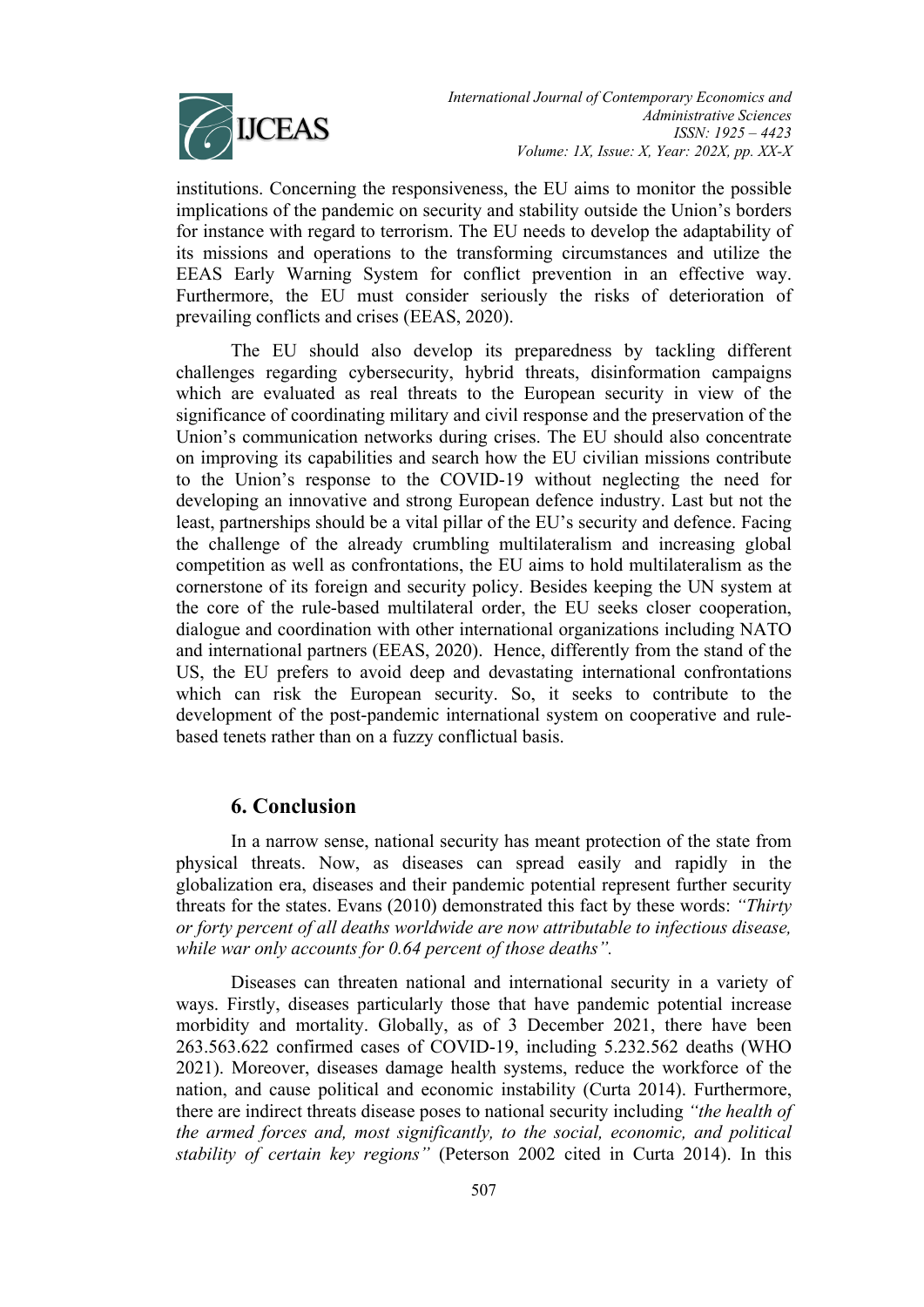#### *[www.ijceas.com](http://www.ijceas.com/)*

context, COVID-19 pandemic disease has posed security threats to states as well as the EU in several ways, primarily through its impact on society, economic capacity, and internal or foreign politics.

Although the European integration history has been shaped by crises and responses to those crises, the challenges faced by the EU in the last decades have caused a questioning of solidarity and legitimacy within the EU. In 2020 which marks the  $70<sup>th</sup>$  anniversary of the Schuman Declaration -the first crucial stage triggering the European integration- the EU faces the COVID-19 crisis as one of the epicentres of the catastrophic global pandemic. The ongoing crisis has been a severe test case for the resilience of the EU and constitutes another existential threat to its global role and security. Therefore, the crucial economic, social, and political implications of the pandemic are evaluated as a vital risk for the future of the Union.

It has been understood once again that the EU's capability and capacity to respond quickly to the crises are still restrained particularly in the policy areas whereby the EU competence is limited, and the member states stand substantially as the ultimate authority. The EU can only intervene to support, coordinate, and complement the action of the EU member states in those areas such as public health. This is principally due to the hybrid and sui generis nature of the Union as an international integration model combining supranational and intergovernmental features.

The initial responses of the individual member states in panic such as imposing their own border checks and restraining exports of medical equipment further deteriorated the sense of solidarity within the Union. The EU institutions became involved in the coordination of policy measures at the Union level by the mid-March 2020. The policy measures taken following the initial unpreparedness and lack of joint response have mainly aimed to address the core existential threats caused by the pandemic as well as to rebuild the suffering public image of the Union. These measures include a wide range of actions such as the repatriation of EU citizens, joint public procurements for the provision of medical supplies, the use of the civil protection mechanism to support the most-affected areas, an economic recovery plan, and the "Team Europe" approach as a global response to support the partners.

Overall, the EU's efforts to ensure its own survival and security appear to be quite far-reaching proving that the Union has progressively adapted to the crisis circumstances. On the other hand, the politicization of the EU's policies and measures and the rise of already existing populist trends and Euroscepticism visà-vis the pandemic may still be problematic for the future of European integration. As the pandemic undermines the Union's security environment, the EU needs to strengthen the preparedness and resilience of itself and its neighbourhood to crises ensuring security and stability both within and beyond its borders. The crumbling multilateralism and increasing global rivalry constitute a further risk for the EU's security. Nevertheless, despite the uncertainties about the longer-impact of the pandemic and the Union's response, it should be considered that the EU is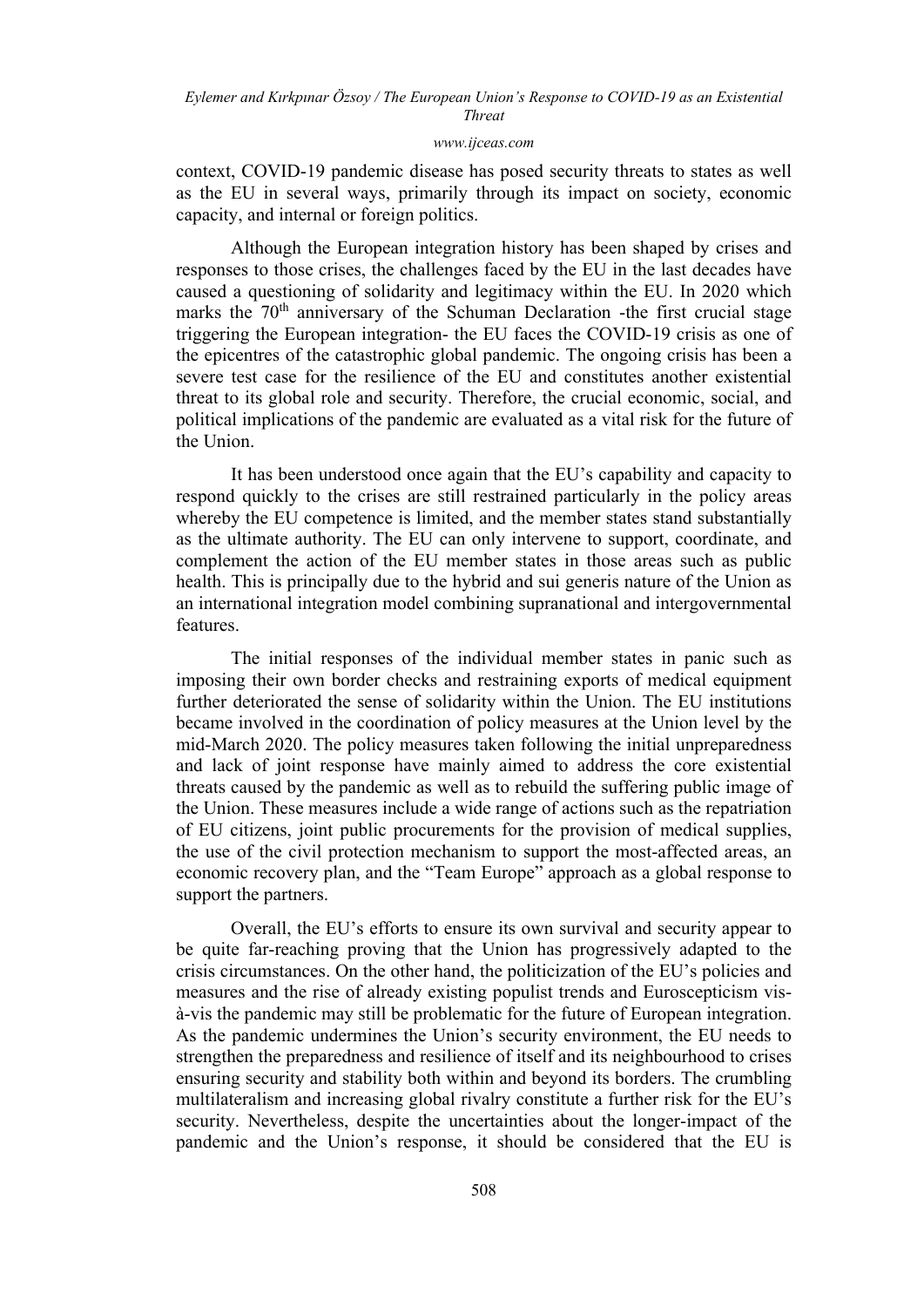

historically an experienced entity to the crises and often resort to pragmatic problem-solving strategies legitimizing and securing its existence.

## **References**

Allen, J. et al. (2020) How the world will look after the corona-virus pandemic. Foreign Policy. https://foreignpolicy.com/2020/03/20/world-orderafter-coroanvirus-pandemic/ Accessed 20 June 2020.

Atu, J., Paris, C. M. And Marochi, B. (2018) Globalisation and health security: a case study of distant individual risk perceptions of the 2014 Ebola outbreak**,** *Journal Security and Sustainability Issues*, 8(2): 209–220. http://doi.org/10.9770/jssi.2018.8.2(8)

Bengtsson, L., Borg, S., & Rhinard, M. (2019). Assembling European health security: Epidemic intelligence and the hunt for cross-border health threats. *Security Dialogue*, 50(2): 115-130.

Bengtsson, L., & Rhinard, M. (2019) Securitisation across borders: the case of 'health security'cooperation in the European Union. *West European Politics*, 42(2): 346-368.

Bergmann, M., Cicarelli, S., Lamond, J. (2020) Coronavirus may be the EU's hardest test test yet. https://www.americanprogress.org/issues/security/news/2020/03/18/481862/coron avirus-may-eus-hardest-test-yet/. Accessed 10 May 2020.

Borrell, J. (2020a) The Coronavirus pandemic and the new world it is creating. https://eeas.europa.eu/headquarters/headquartershomepage/76379/corona-virus-pandemic-and-new-world-it-creating en. Accessed 20 Apr 2020.

Borrell, J. (2020b) European defence: fighting COVID-19, preparing for the future. [https://eeas.europa.eu/headquarters/headquarters](https://eeas.europa.eu/headquarters/headquarters-homepage/79305/european-defence-fighting-covid-19-preparing-future_en)[homepage/79305/european-defence-fighting-covid-19-preparing-future\\_en](https://eeas.europa.eu/headquarters/headquarters-homepage/79305/european-defence-fighting-covid-19-preparing-future_en). Accessed 5 July 2020.

[Brzozowski](https://www.euractiv.com/authors/alexandra-brzozowski/), A., [Foote](https://www.euractiv.com/authors/natasha-foote/), N. (2020) EU leaders agree to shut external borders, grapple with coronavirus response. *Euractiv*. https://www.euractiv.com/section/coronavirus/news/eu-leaders-agree-to-shutexternal-borders-grapple-with-coronavirus-response/. Accessed 1 July 2020.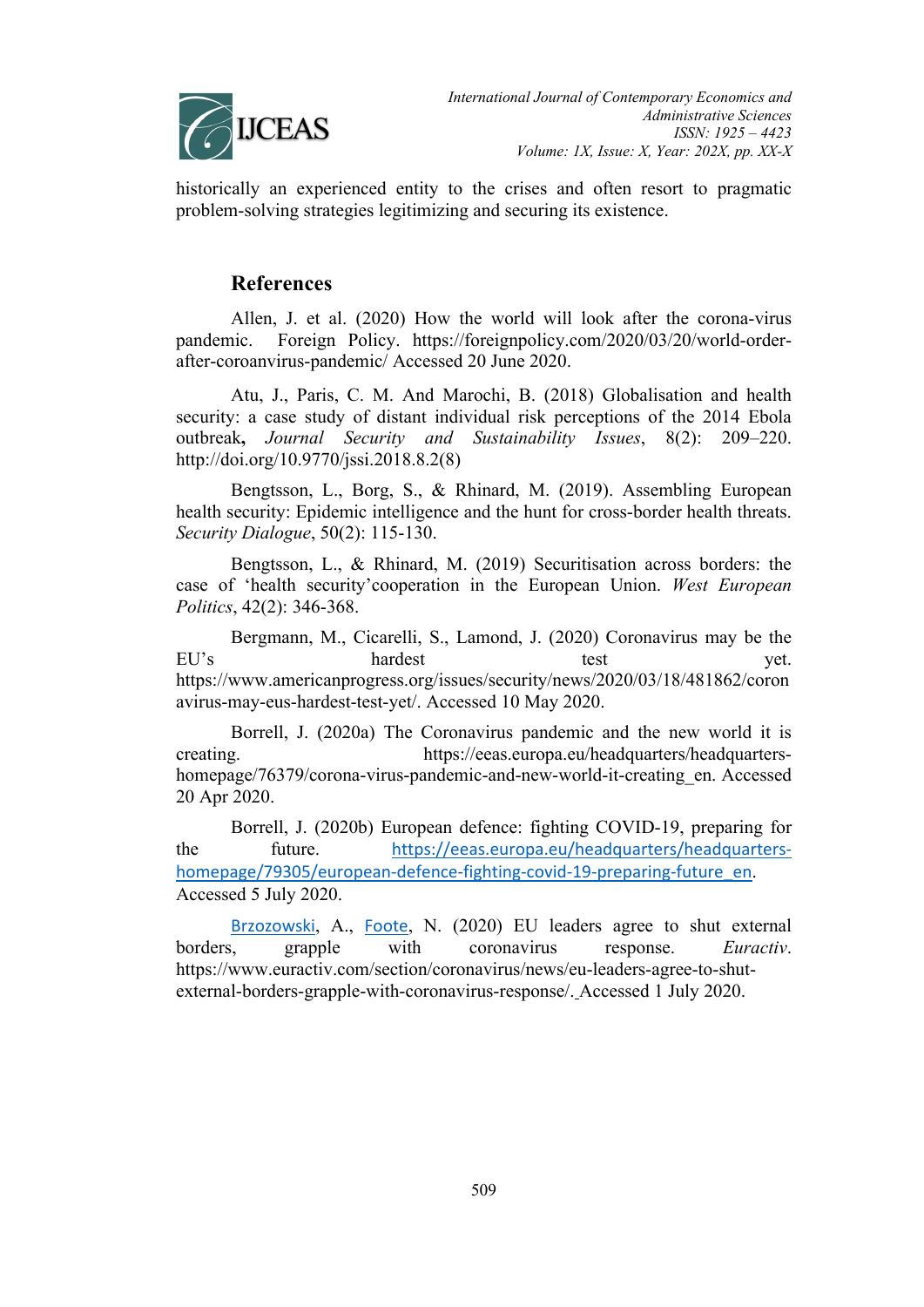### *[www.ijceas.com](http://www.ijceas.com/)*

Bunde, T. et al. (2020) European vision and ambition needed: Italy and Germany must promote a global EU response to COVID-19. Munich Security Conference Commentary. [https://securityconference.org/en/news/full/italy-and](https://securityconference.org/en/news/full/italy-and-germany-must-promote-a-global-eu-response-to-covid-19/)[germany-must-promote-a-global-eu-response-to-covid-19/](https://securityconference.org/en/news/full/italy-and-germany-must-promote-a-global-eu-response-to-covid-19/). Accessed 25 May 2020.

Cont, S. (2020) Geopolitical shifts and the post-COVID world: Europe and the multipolar system. https://www.iai.it/sites/default/files/iaicom2043.pdf. Accessed 26 June 2020.

Curta, A. I. (2014) Changing the security paradigm. health security for the 21st century. *Analele Universităţii din Oradea. Relaţii Internationale şi Studii Europene (RISE).* (VI), 155-164.

Curta, A. I. (2016). 'EBOLA epidemic: a new threat to international security?'. *Revista Transilvania*, (6): 79-84.

Debuysere, L. (2020). Coronationalism versus a geopolitical Europe?", 'Coronationalism' vs a geopolitical Europe? EU external solidarity at the time of Covid-19. In L. Debuysere (ed.), *EPIN Report* (pp. 1-4). https://epin.org/wpcontent/uploads/2020/06/EPIN-REPORT-Coronationalism-versus-Geopolitical-Europe-\_formatted1.pdf Accessed 5 July 2020.

Deutche Welle. (2020) EU says China, Russia behind coronavirus 'disinformation campaigns'. https://www.dw.com/en/eu-says-china-russia-behindcoronavirus-disinformation-campaigns/a-53762806 Accessed 5 July 2020.

Elbe, S. (2005) 'AIDS, security, biopolitics'. *International Relations*, 19(4), pp. 403-419.

Enemark C. (2009) 'Is pandemic flu a security threat?', *Survival*, 51 (1): 191-214, DOI: 10.1080/00396330902749798

Enemark, C. (2017), *Biosecurity dilemmas: dreaded diseases, ethical responses, and the health of nations* / Christian Enemark. Description: Washington, DC: Georgetown University Press.

EUR-Lex (2016) Division of the competences within the European Union. https://eur-lex.europa.eu/legal-content/EN/TXT/?uri=legissum:ai0020 Accessed 28 January 2021.

European Centre for Disease Prevention and Control (ECDC) (2020) COVID-19 situation update for the EU/EEA and the UK, as of 14 July 2020. https://www.ecdc.europa.eu/en/cases-2019-ncov-eueea Accessed 29 June 2020.

European Centre for Disease Prevention and Control (ECDC) (2021) COVID-19 situation update worldwide as of week 47, updated 2 December 2021, https://www.ecdc.europa.eu/en/geographical-distribution-2019-ncov-cases Accessed 4 December 2021.

European Commission (2021) Recovery plan for Europe. https://ec.europa.eu/info/strategy/recovery-plan-europe\_en Accessed 28 January 2021.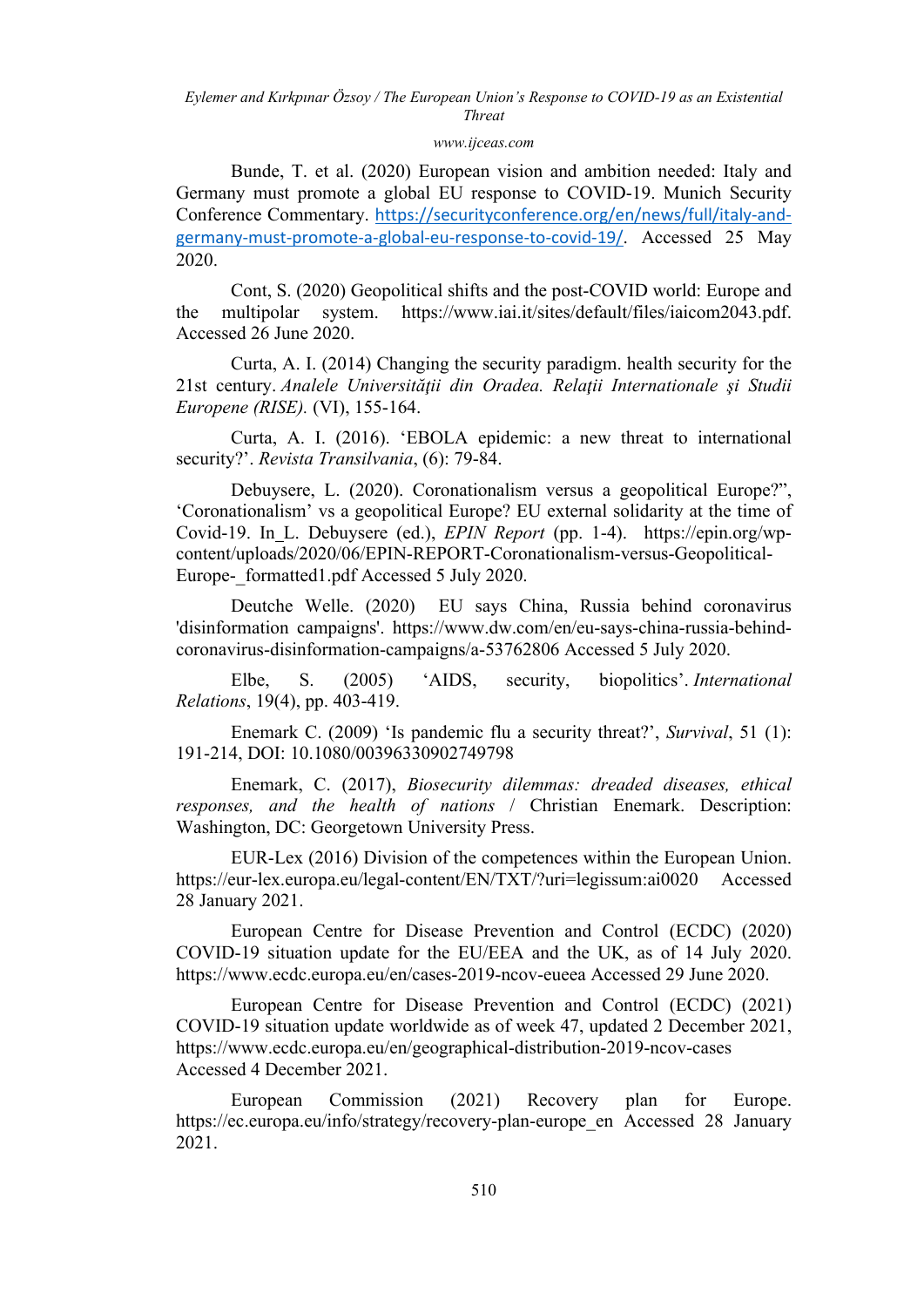

European Commission (2020a) Coronavirus: president von der Leyen outlines EU budget as Marshall Plan for Europe's recovery. https://ec.europa.eu/malta/news/coronavirus-president-von-der-leyen-outlines-eubudget-marshall-plan-europe%E2%80%99s-recovery\_en Accessed 25 July 2020.

European Commission (2020b) European Economic Forecast Spring 2020. https://ec.europa.eu/info/sites/info/files/economy-finance/ip125\_en.pdf Accessed 25 July 2020.

European Commission (2020c) European Economic Forecast Summer 2020 (Interim). https://ec.europa.eu/info/sites/info/files/economyfinance/ip132 en.pdf Accessed 25 July 2020.

European Commission (2020d) EU global response to coronavirus: supporting our our partner countries. https://ec.europa.eu/commission/presscorner/detail/en/fs 20 607 Accessed 25 July 2020.

European Council (2003) European security strategy: a secure europe in a better world (Brussels). https://data.consilium.europa.eu/doc/document/ST-15895- 2003-INIT/en/pdf Accessed 25 January 2021.

European Council (2020) European solidarity in action. [https://www.consilium.europa.eu/en/policies/coronavirus/european-solidarity](https://www.consilium.europa.eu/en/policies/coronavirus/european-solidarity-in-action/)[in-action/](https://www.consilium.europa.eu/en/policies/coronavirus/european-solidarity-in-action/) Accessed 20 May 2020.

European Council (2020a) COVID-19 coronavirus pandemic. https://www.consilium.europa.eu/en/policies/coronavirus/ Accessed 10 July 2020.

European Council (2020b) COVID-19: the EU's response in the field of public health. https://www.consilium.europa.eu/en/policies/coronavirus/covid-19 public-health/ Accessed 10 July 2020.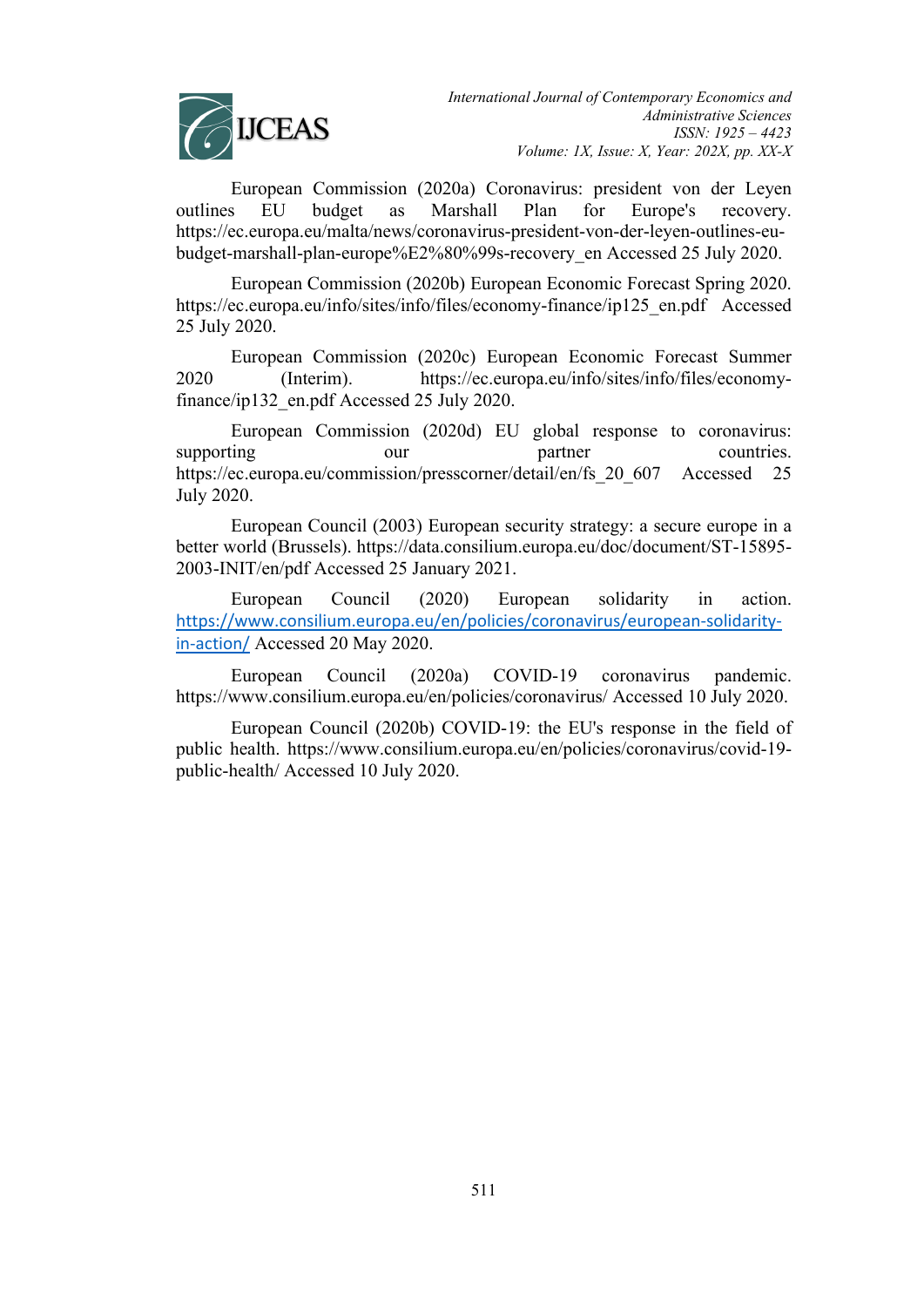### *[www.ijceas.com](http://www.ijceas.com/)*

European Council (2020c) COVID-19: the EU's response to the economic fallout. https://www.consilium.europa.eu/en/policies/coronavirus/covid-19economy/ Accessed 10 July 2020.

European Council (2020d) European solidarity in action, https://www.consilium.europa.eu/en/policies/coronavirus/european-solidarity-inaction/ Accessed 10 July 2020.

European Council (2020e) 10 things the EU is doing to fight COVID-19, https://www.consilium.europa.eu/en/policies/coronavirus/10-things-against-covid-19/ Accessed 10 July 2020.

European External Action Service (2020) Special report update: short assessment of narratives and disinformation around the Covid-19 pandemic (Update 23 April – 18 May). https://euvsdisinfo.eu/eeas-special-report-updateshort-assessment-of-narratives-and-disinformation-around-the-covid19-pandemicupdated-23-april-18-may/ Accessed 1 July 2020.

Eylemer, S. (2015) 'Revisiting the Debates on a Model of Integration for Post-Crisis Europe: Towards A Political Union or Just More Differentiation?'. *Perceptions*, 20 (4): 1-36.

France 24 (2020) Spain seeks NATO help as virus death toll touches 2,700. https://www.france24.com/en/20200324-spain-seeks-nato-help-as-virusdeath-toll-touches-2-700-1 Accessed 20 Apr 2020.

İktisadi Kalkınma Vakfı (2020) Pandemi, kriz ve ötesi: koronavirüsü salgını ve izdüşümleri. İstanbul: İktisadi Kalkınma Vakfı Yayınları.

Ilie, F. A. (2011) Human security: consequence of and incentive for national and international security. *Journal of Defense Resources Management (JoDRM)*, 2(2): 105-110.

International Monetary Fund. (2020) World Economic Outlook, April 2020: The Great Lockdown. https://www.imf.org/en/Publications/WEO/Issues/2020/04/14/weo-april-2020 Accessed 15 May 2020.

Ispas, L., Cîrdei, A., & Negoescu, C. (2011) 'The Concept of Human Security in International Relations'. *Land Forces Academy Review*, 16(1): 11-19.

Johnson, K. (2020) Fighting Pandemic, Europe Divides Again Along North and South Lines. Foreign Policy. [https://foreignpolicy.com/2020/03/30/coronavirus-pandemic-europe-north](https://foreignpolicy.com/2020/03/30/coronavirus-pandemic-europe-north-south-eurobond/)[south-eurobond/](https://foreignpolicy.com/2020/03/30/coronavirus-pandemic-europe-north-south-eurobond/) Accessed 25 Apr 2020.

Kasapoğlu, C. (2020) COVID-19 sonrası küresel güvenlik ve savunma durumu. T.C. Dışişleri Bakanlığı Stratejik Araştırmalar Merkezi (Ed.), *COVID-19 Sonrası Küresel Sistem: Eski Sorunlar, Yeni Trendler* (82-85). Ankara: SAM.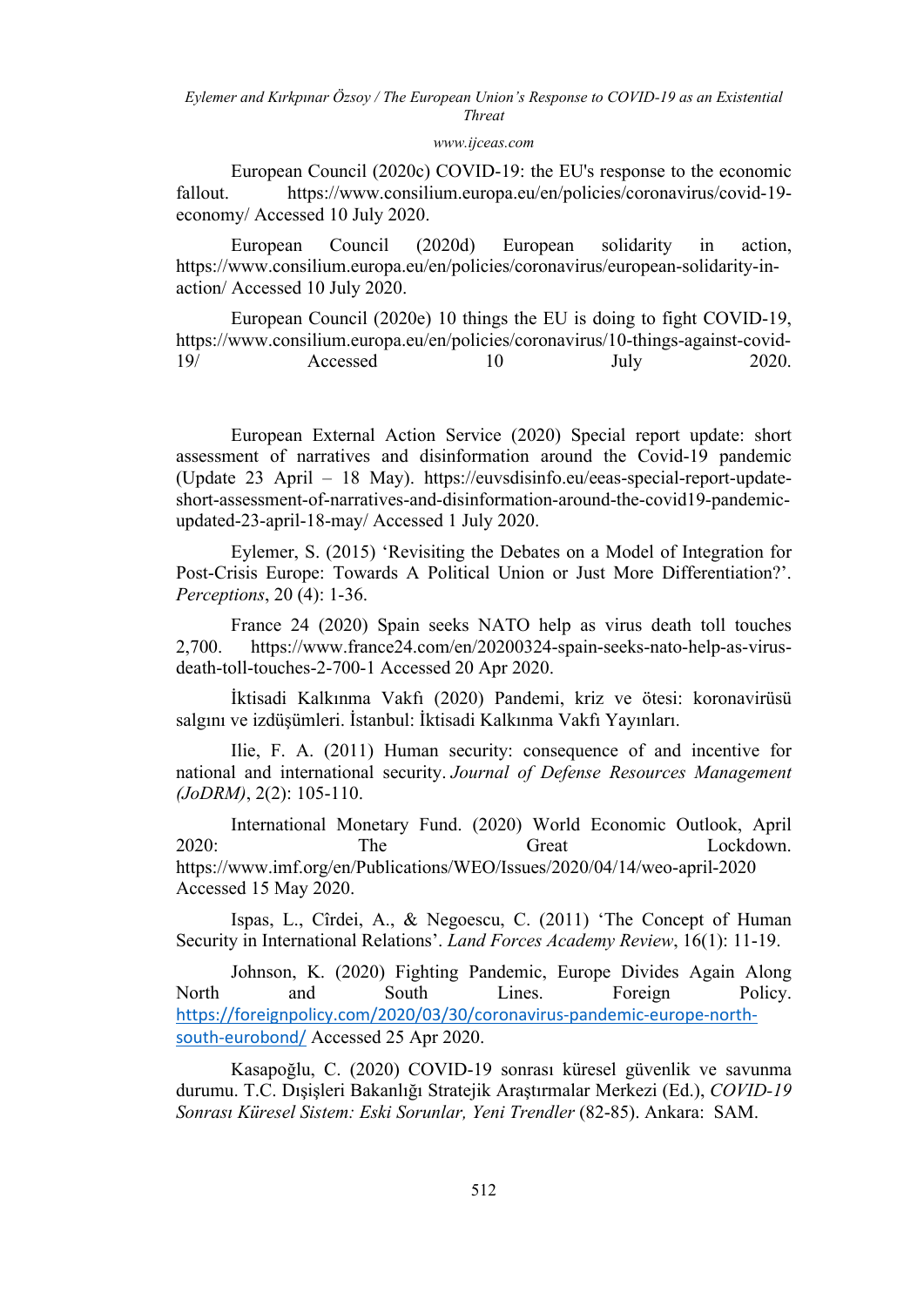

Koble, L. L. (2012) 'Threats against international security in the context of globalization', *Buletinul Universităţii Naţionale de Apărare*» Carol I «, (02): 128- 132.

Ladi, L. & Tsarouhas, D. (2020). 'EU economic governance and Covid-19: policy learning and windows of opportunity. *Journal of European Integration*, 42(8): 1041-1056.

Lagarde, C. (2020) Europe's response to the crisis. https://www.ecb.europa.eu/press/blog/date/2020/html/ecb.blog200723~c06fafabb 6.en.html Accessed 28 January 2021.

Marrone, A. (2020) The COVID-19 pandemic and european security: between damages and crises, *Istituto Affari Internazionali Commentaries*, 20 (19). https://www.iai.it/en/pubblicazioni/covid-19-pandemic-and-europeansecurity-between-damages-and-crises Accessed 2 July 2020.

McInnes, C., & Rushton, S. (2010). 'HIV, AIDS and security: where are we now?'. *International Affairs*, 86(1): 225-245.

McInnes, C., & Rushton, S. (2013). 'HIV/AIDS and securitization theory'. *European Journal of International Relations*, 19(1): 115-138.

Minculete, G., & Răpan, D. (2012) 'Approaches on current risks and threats to the international security environment.' *Science and Military*, 7(2), 14.

Monnet, J. (1976) Mémoires (Paris: Fayard). Cited from Luigi Guiso, L., Sapienza, P. & Zingales, L. Monnet's Error?. http://www.lse.ac.uk/europeaninstitute/Assets/Documents/LEQS-Discussion-Papers/LEQSPaper83.pdf Accessed 10 May 2020.

Müftüler-Baç, M. (2020) Küresel salgın tehdidi altında küresel sistem. In T.C. Dışişleri Bakanlığı Stratejik Araştırmalar Merkezi (Ed.), *COVID-19 Sonrası Küresel Sistem: Eski Sorunlar, Yeni Trendler* (21-23). Ankara: SAM.

Münchau, W. (2020) China is pitting EU countries against each other. *Financial Times*. [https://www.ft.com/content/4ca9aafe-9c37-11ea-adb1-](https://www.ft.com/content/4ca9aafe-9c37-11ea-adb1-529f96d8a00b) [529f96d8a00b](https://www.ft.com/content/4ca9aafe-9c37-11ea-adb1-529f96d8a00b) Accessed 10 May 2020.

Ovalı, A. Ş. (2006). Ütopya ile pratik arasında: uluslararası ilişkilerde insan güvenliği kavramsallaştırması, *Uluslararası İlişkiler*, 3 (10): 3-52.

Patrick, S. (2011) *Weak links: fragile states, global threats, and international security*. Oxford University Press.

Phelan, W. (2012) 'What is sui generis about the European Union? Costly international cooperation in a self-contained system'. *International Studies Review*, 14 (3): 367-385.

Price-Smith, A. T. (2009) *Contagion and chaos: disease, ecology, and national security in the era of globalization*. MIT press.

Prins, G. (2004). 'AIDS and global security'. *International Affairs*, 80(5): 931-952.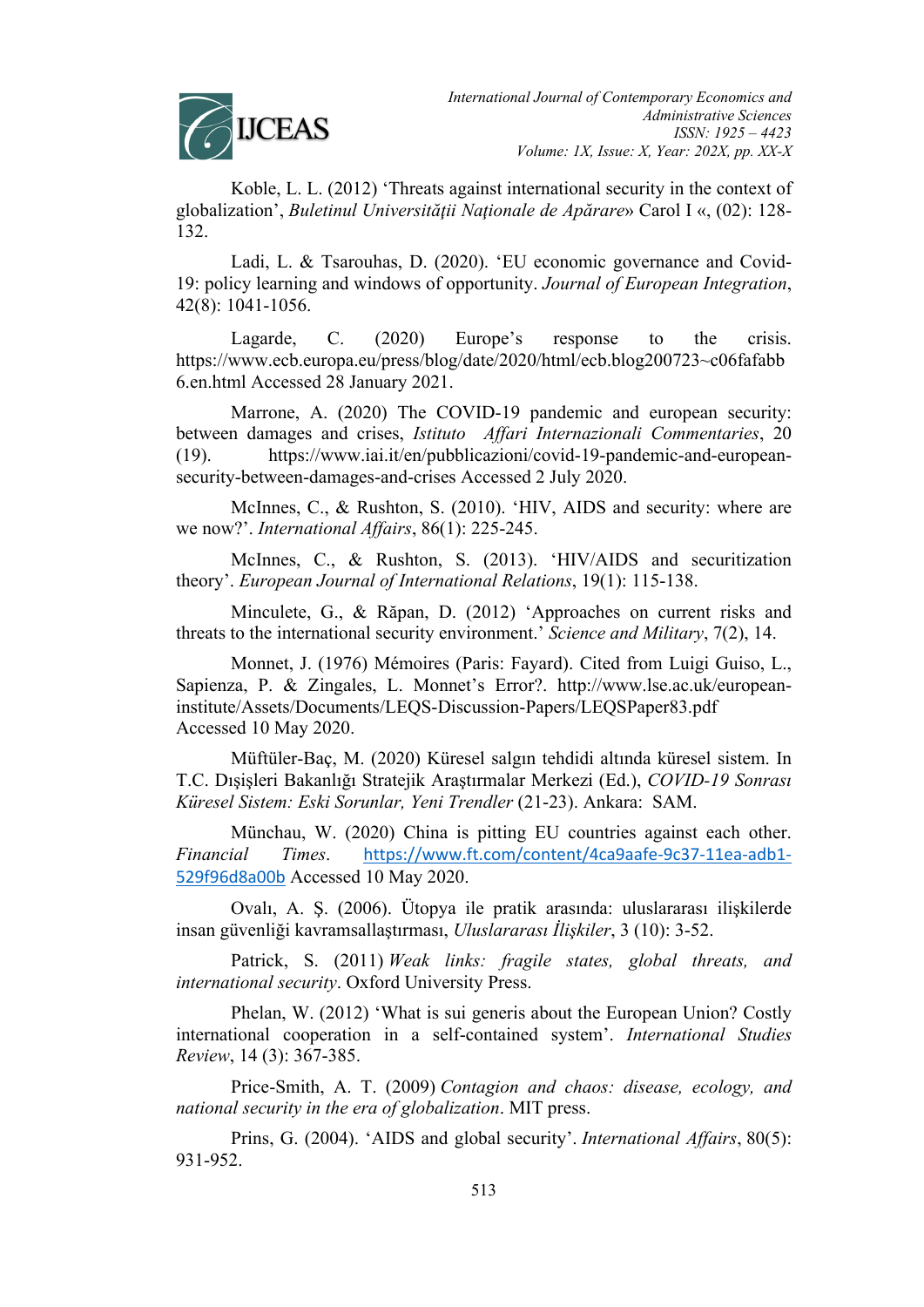## *[www.ijceas.com](http://www.ijceas.com/)*

Rugolo, S. (2014), "Human Security in the United States in Preble, C. A., & Mueller, J. (Eds.). (2014). *A Dangerous World?: Threat Perception and US National Security*. Cato Institute, 77-98.

Rushton, S. (2010). 'AIDS and international security in the United Nations system'. *Health Policy and Planning*, 25(6): 495-504.

Russack, S., Blockmans, S. (2020) How is EU cooperation in tackling the Covid-19 crisis perceived in member states?. In S. Russack (Ed.), *EU crisis response in tackling Covid-19 Views from the member states*. *European Policy Institutes Network Report* (1-4). https://epin.org/wp-content/uploads/2020/04/EUcrisis-response-in-tackling-Covid**-**19.-Views-from-the-Member-States-5.pdf. Accessed 10 May 2020.

Rychnovská, D. (2015). 'Transnational threats and reformulating security in the UN', *Central European Journal of International & Security Studies*, 9(2): 146-166.

Sandıklı, A., & Emeklier, B. (2012) *Güvenlik yaklaşimlarinda değişim ve dönüşüm. güvenlik, savaş, barış ve çatışma çözümleri*, 1. <https://d1wqtxts1xzle7.cloudfront.net/44306400/guvenlik2.pdf> Accessed 10 July 2020.

Sinha, S. (2020) The European Union's security and defence policy beyond COVID-19. [https://www.e-ir.info/2020/06/24/the-european-unions](https://www.e-ir.info/2020/06/24/the-european-unions-security-and-defence-policy-beyond-covid-19/)[security-and-defence-policy-beyond-covid-19/](https://www.e-ir.info/2020/06/24/the-european-unions-security-and-defence-policy-beyond-covid-19/) Accessed 3 July 2020.

Sperling, J., & Webber, M. (2019) The European Union: security governance and collective securitisation. *West European Politics*, 42(2): 228-260.

Trondal, J. (2020) The world with viruses: strengthening European cooperation. https://www.sv.uio.no/arena/english/research/news-andevents/news/2020/the-world-with-viruses-strengthening-european-coop.html. Accessed 10 May 2020.

United Nations (2020) *COVID-19 response*. https://www.un.org/en/coronavirus/un-response Accessed 18 July 2020.

United Nations Security Council (2014) *Resolution S/RES/2177(2014)*. http://www.un.org/en/ga/search/view\_doc.asp?symbol=S/RES/2177%20 Accessed 10 July 2020.

United Nations Security Council. (2020). *Letter dated 22 June 2020 from the permanent representative of Germany to the United Nations addressed to the secretary-general, <https://undocs.org/S/2020/571>* Accessed 30 June 2020*.*

Watterson, C., & Kamradt-Scott, A. (2016) Fighting flu: Securitization and the military role in combating influenza. *Armed Forces & Society*, 42(1): 145-168.

Wenham, C. (2016) 'Ebola respons-ibility: moving from shared to multiple responsibilities'. *Third World Quarterly*, 37(3): 436-451, DOI: 10.1080/01436597.2015.1116366